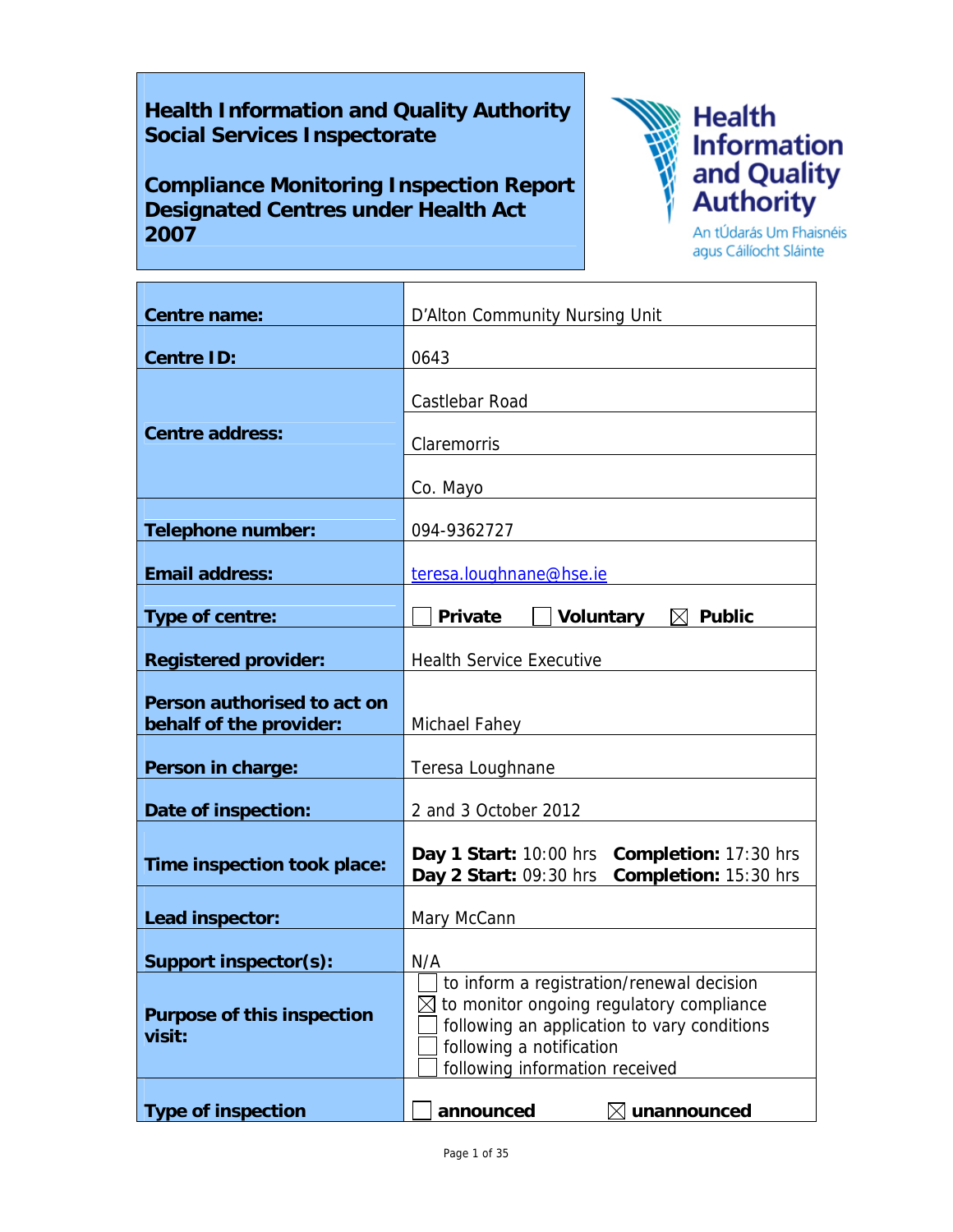## **About monitoring of compliance**

The purpose of regulation in relation to designated centres is to safeguard vulnerable people of any age who are receiving residential care services. Regulation provides assurance to the public that people living in a designated centre are receiving a service that meets the requirements of quality standards which are underpinned by regulations. This process also seeks to ensure that the health, wellbeing and quality of life of people in residential care is promoted and protected. Regulation also has an important role in driving continuous improvement so that residents have better, safer lives.

The Health Information and Quality Authority has, among its functions under law, responsibility to regulate the quality of service provided in designated centres for children, dependent people and people with disabilities.

Regulation has two aspects:

- Registration: under section 46(1) of the Health Act 2007 any person carrying on the business of a designated centre can only do so if the centre is registered under this Act and the person is its registered provider.
- **Monitoring of compliance: the purpose of monitoring is to gather evidence on** which to make judgments about the ongoing fitness of the registered provider and the provider's compliance with the requirements and conditions of their registration.

Monitoring inspections take place to assess continuing compliance with the regulations and standards. They can be announced or unannounced, at any time of day or night, and take place:

- to monitor compliance with regulations and standards
- following a change in circumstances; for example, following a notification to the Health Information and Quality Authority's Social Services Inspectorate that a provider has appointed a new person in charge
- arising from a number of events including information affecting the safety or well-being of residents

The findings of all monitoring inspections are set out under a maximum of 18 outcome statements. The outcomes inspected against are dependent on the purpose of the inspection. Where a monitoring inspection is to inform a decision to register or to renew the registration of a designated centre, all 18 outcomes are inspected.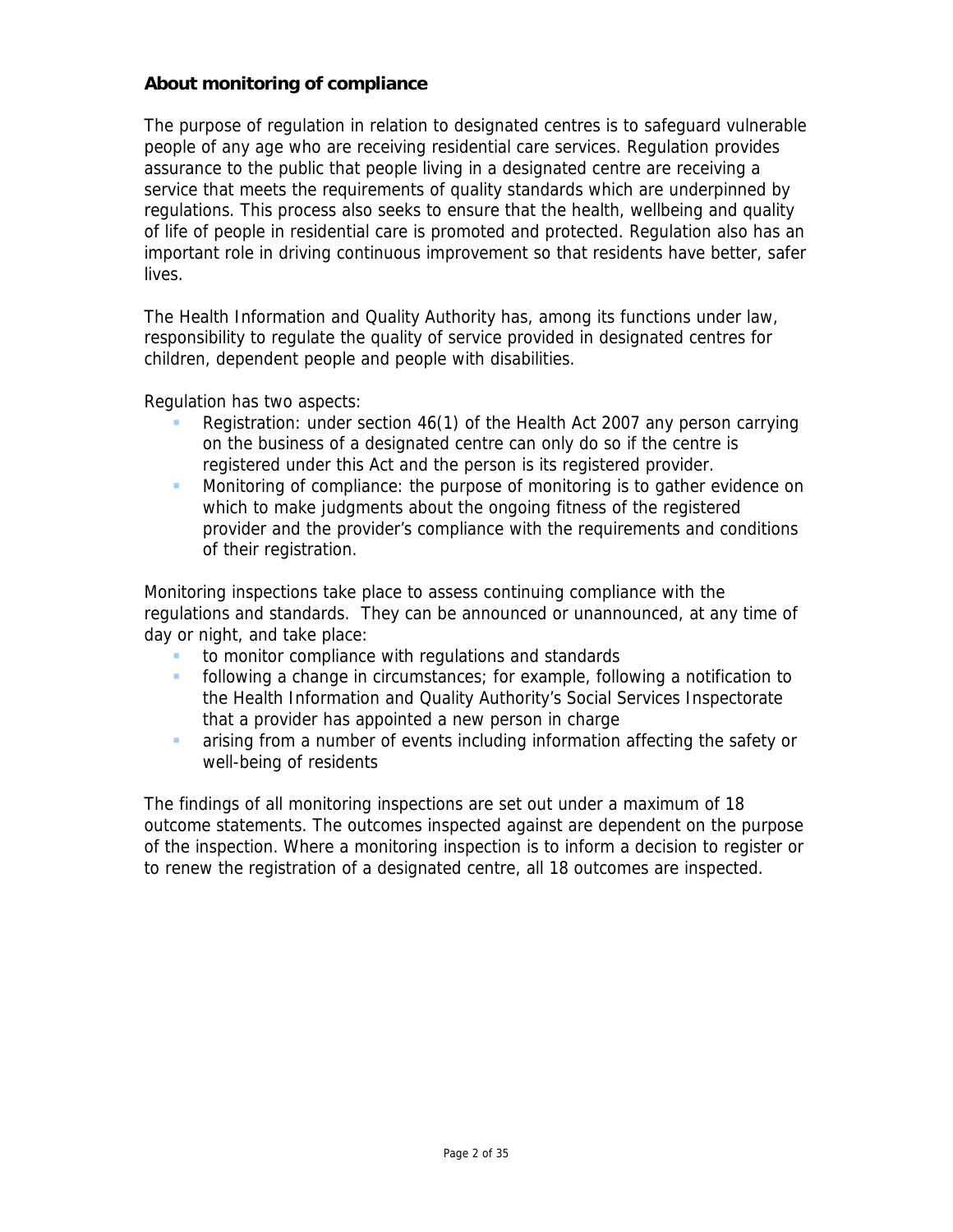**Summary of compliance with Health Act 2007 (Care and Welfare of Residents in Designated Centres for Older People) Regulations 2009 (as amended) and the National Quality Standards for Residential Care Settings for Older People in Ireland.**

This inspection report sets out the findings of a monitoring inspection, in which 16 of the 18 outcomes were inspected against. The purpose of the inspection was:

to inform a registration decision

to inform a registration renewal decision

 $\boxtimes$  to monitor ongoing compliance with regulations and standards

following an application to vary registration conditions

following a notification of a significant incident or event

following a notification of a change in person in charge

following information received in relation to a concern/complaint

The table below sets out the outcomes that were inspected against on this inspection.

| <b>Outcome 1: Statement of Purpose</b>                                         |  |
|--------------------------------------------------------------------------------|--|
| <b>Outcome 2: Contract for the Provision of Services</b>                       |  |
| <b>Outcome 3: Suitable Person in Charge</b>                                    |  |
| <b>Outcome 4:</b> Records and documentation to be kept at a designated centres |  |
| <b>Outcome 5:</b> Absence of the person in charge                              |  |
| <b>Outcome 6: Safeguarding and Safety</b>                                      |  |
| <b>Outcome 7: Health and Safety and Risk Management</b>                        |  |
| <b>Outcome 8: Medication Management</b>                                        |  |
| <b>Outcome 9: Notification of Incidents</b>                                    |  |
| <b>Outcome 10:</b> Reviewing and improving the quality and safety of care      |  |
| <b>Outcome 11: Health and Social Care Needs</b>                                |  |
| <b>Outcome 12: Safe and Suitable Premises</b>                                  |  |
| <b>Outcome 13: Complaints procedures</b>                                       |  |
| <b>Outcome 14: End of Life Care</b>                                            |  |
| <b>Outcome 15: Food and Nutrition</b>                                          |  |
| <b>Outcome 16: Residents' Rights, Dignity and Consultation</b>                 |  |
| <b>Outcome 17: Residents' clothing and personal property and possessions</b>   |  |
| <b>Outcome 18: Suitable Staffing</b>                                           |  |

This monitoring inspection was unannounced and took place over two days. As part of the monitoring inspection the inspector met with residents, relatives, and staff members. The inspector observed practices and reviewed documentation such as care plans, medical records, accident logs, policies and procedures and staff files.

The last inspection report identified non compliance in 38 regulatory matters. The original completed action plan was forwarded to the Authority on the 5 April 2012. An update to the action plan was forwarded to the Authority on 12 June 2012. The inspector found that improvements had continued to be made in all areas and most of the actions from the previous inspection were addressed by the provider and person in charge. Actions partially completed or not addressed and further actions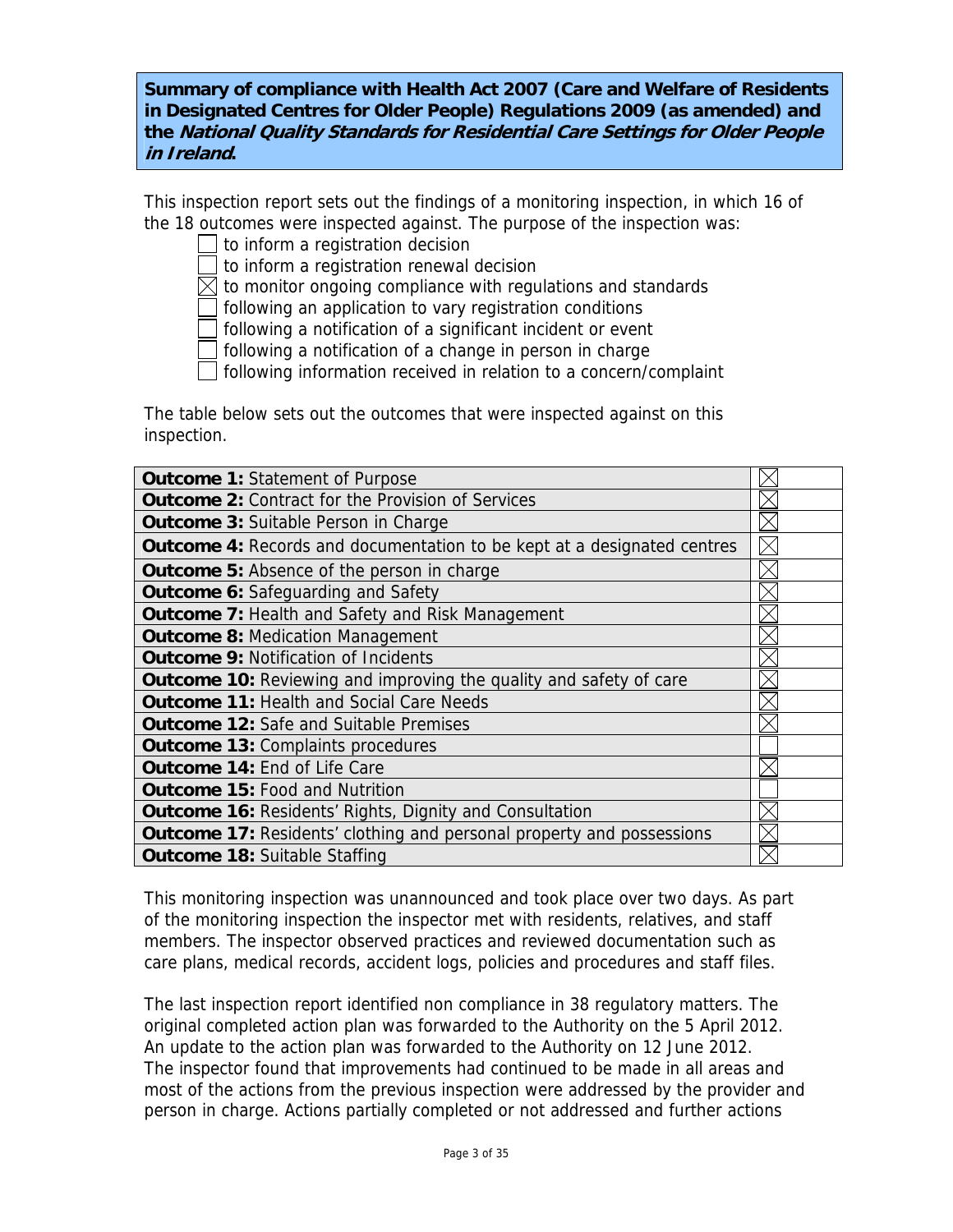required from this inspection are set out in the action plan at the end of this report. Areas requiring improvement on this inspection in addition to actions that were partially completed or not completed include access to occupational therapy, care planning, continued review of the quality of care and the quality of life of residents, safe access to the enclosed gardens and evidenced-based practice with regard to pain assessment and immediate assessment and care post falls.

Residents were complimentary of the staff stating that "they look after us well" and confirmed that they felt safe in the centre due to the continued presence of staff. They were positive in their comments regarding the care they received and voiced that there was "nothing that could make things better". There were no complaints logged in the complaints register since the last inspection.

There is a good working relationship with the pharmacist who completes a three monthly comprehensive medication audit. Results from this audit are provided to the medical staff who in turn review the residents' medication. Recommendations made by the pharmacist have been enacted by the medical staff resulting in positive outcomes for the residents. For examples, a decrease in the use of laxatives, better use of prescribed pain relief and a decrease in antibiotic prescribing.

The Action Plan identifies mandatory improvements in order to meet the requirements of the Health Act 2007 (Care and Welfare of Residents in Designated Centres for Older People) Regulations 2009 (as amended), and the *National Quality* Standards for Residential Care Settings for Older People in Ireland.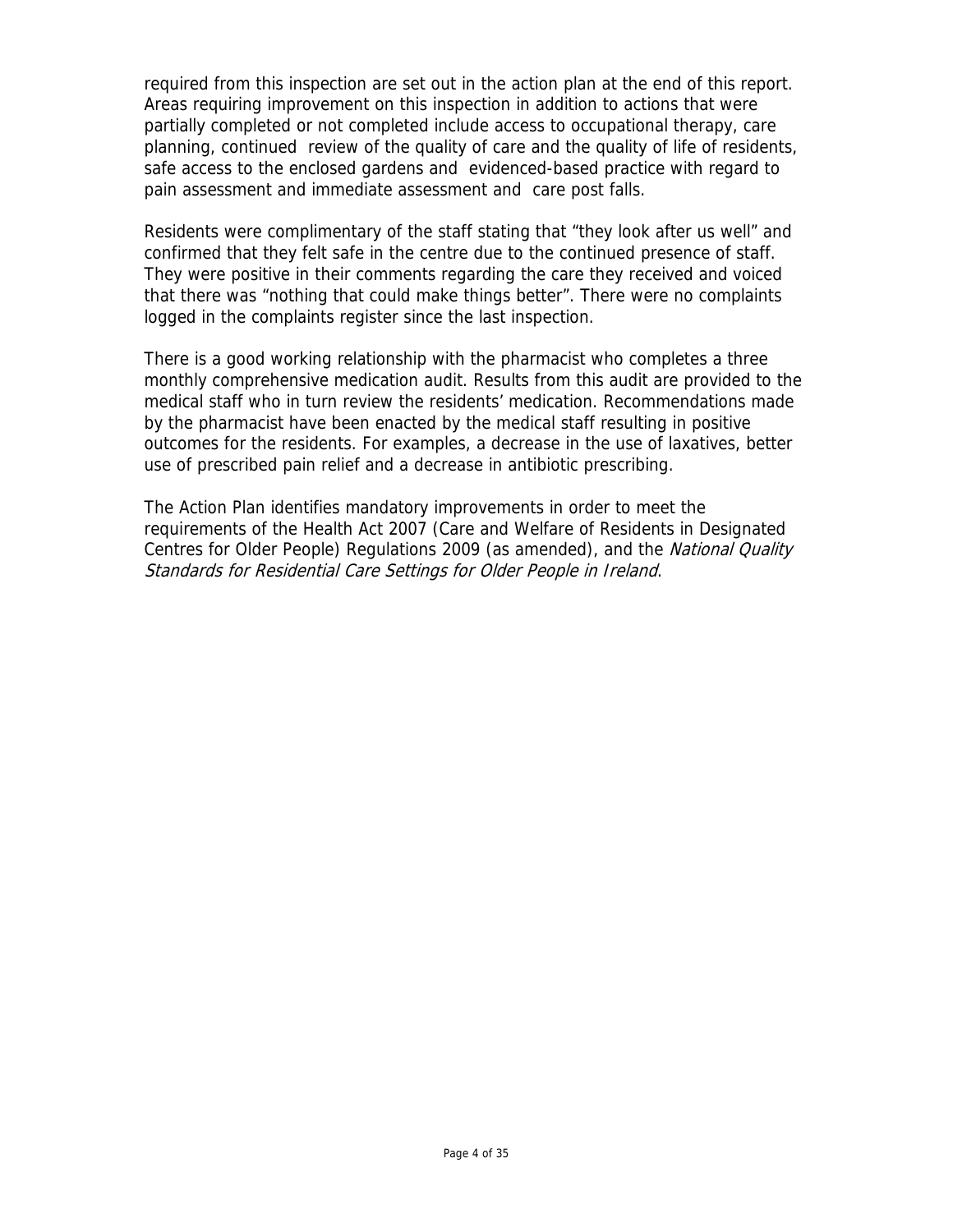## **Section 41(1)(c) of the Health Act 2007**

**Compliance with the Health Act 2007 (Care and Welfare of Residents in Designated Centres for Older People) Regulations 2009 (as amended) and the National Quality Standards for Residential Care Settings for Older People in Ireland.** 

#### **Theme: Governance, Leadership and Management**

Effective governance, leadership and management, in keeping with the size and complexity of the service, are fundamental prerequisites for the sustainable delivery of safe, effective person-centred care and support.

#### **Outcome 1**

There is a written statement of purpose that accurately describes the service that is provided in the centre. The services and facilities outlined in the Statement of Purpose, and the manner in which care is provided, reflect the diverse needs of residents.

#### **References:**

Regulation 5: Statement of Purpose Standard 28: Purpose and Function **Outstanding action(s) required from previous inspection:**

No actions were required from the previous inspection.

## **Inspection findings**

While the statement of purpose had been updated in June 2012 and described the service that was to be provided and the manner in which it was to be provided, it requires review to include date of registration, room measurements and to include arrangements for the supervision of therapeutic activities.

#### **Outcome 2**

Each resident has an agreed written contract which includes details of the services to be provided for that resident and the fees to be charged.

#### **References:**

Regulation 28: Contract for the Provision of Services Standard 1: Information Standard 7: Contract/Statement of Terms and Conditions

**Outstanding action(s) required from previous inspection:**

Agree a contract with each resident in the designated centre and for new residents, within one month of admission.

Ensure each resident's contract deals with all the fees to be charged.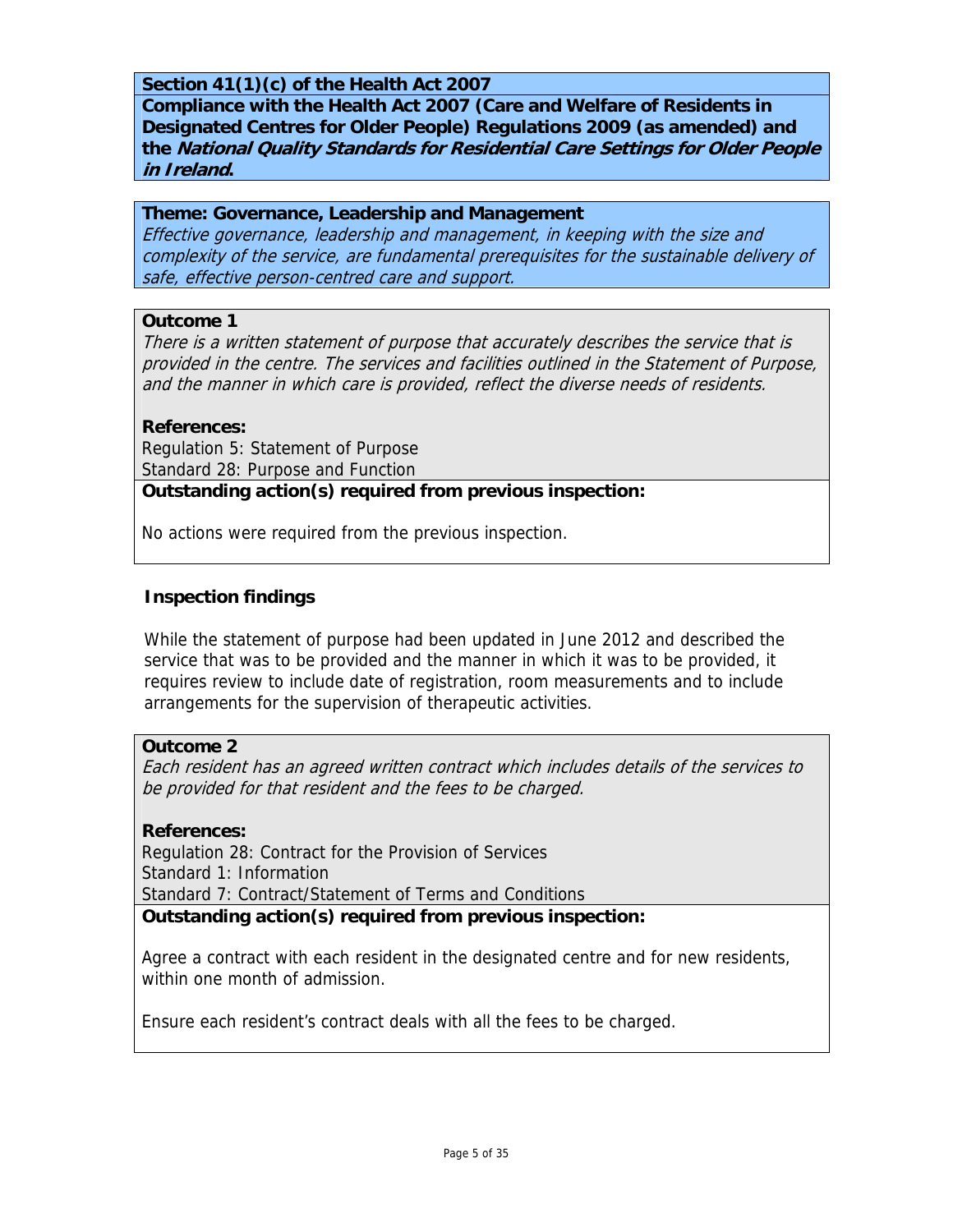## **Inspection findings**

The response in the action plan submitted detailed that contracts of care had been made available to residents and their representatives for signature. The inspector reviewed two contracts of care. These were both signed by the relevant parties and the person in charge confirmed that these were the most recent up-to-date contracts. Fees are detailed with regard to hairdressing which residents are liable for as detailed in the statement of purpose. This is the only fee payable outside the contract of care.

#### **Outcome 3**

The designated centre is managed by a suitably qualified and experienced nurse with authority, accountability and responsibility for the provision of the service.

#### **References:**

Regulation 15: Person in Charge Standard 27: Operational Management **Outstanding action(s) required from previous inspection:**

No actions were required from the previous inspection.

## **Inspection findings**

The person in charge has not changed since the last inspection. She is known as the director of nursing in the centre and was appointed on 12 October 2011. She is a registered nurse and holds a full-time post. She maintained her professional development and had recently attended study days in medication management (January 2012) and delegation and supervision of health care assistants in clinical practice (September 2012).

The person in charge has completed the higher diploma in was in Gerontology.

#### **Outcome 4**

The records listed in Part 6 of the Health Act 2007 (Care and Welfare of Residents in Designated Centres for Older People) Regulations 2009 (as amended) are maintained in a manner so as to ensure completeness, accuracy and ease of retrieval. The designated centre is adequately insured against accidents or injury to residents, staff and visitors. The designated centre has all of the written operational policies as required by Schedule 5 of the Health Act 2007 (Care and Welfare of Residents in Designated Centres for Older People) Regulations 2009 (as amended).

#### **References:**

Regulations 21-25: The records to be kept in a designated centre Regulation 26: Insurance Cover Regulation 27: Operating Policies and Procedures Standard 1: Information Standard 29: Management Systems Standard 32: Register and Residents' Records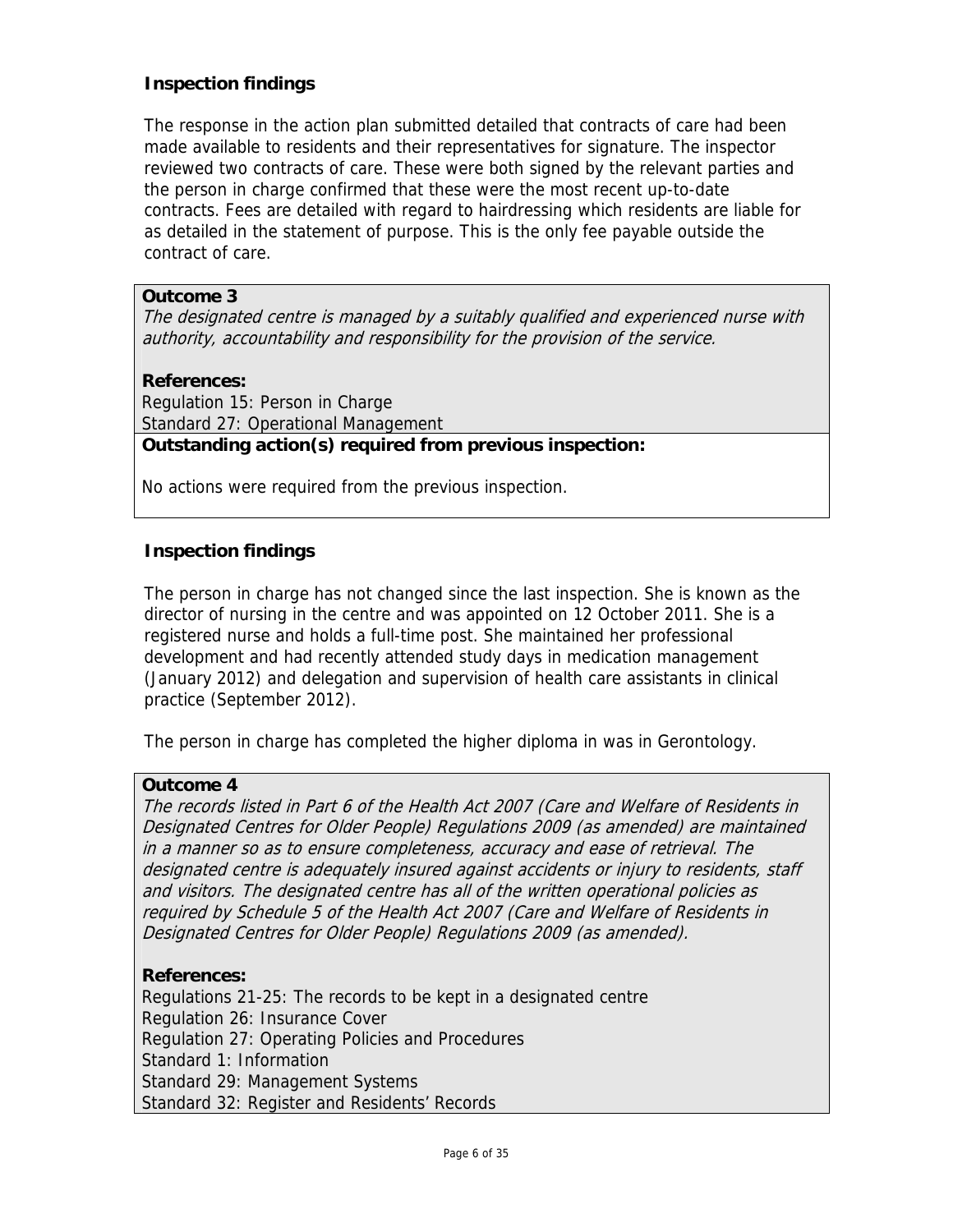| <b>Inspection findings:</b><br>*Where "Improvements required" is indicated, full details of actions required are in the<br>Action Plan at the end of the report.                                                                                                                          |                                    |  |
|-------------------------------------------------------------------------------------------------------------------------------------------------------------------------------------------------------------------------------------------------------------------------------------------|------------------------------------|--|
| Resident's quide                                                                                                                                                                                                                                                                          |                                    |  |
| Substantial compliance $\boxtimes$                                                                                                                                                                                                                                                        | Improvements required *            |  |
| Records in relation to residents (Schedule 3)                                                                                                                                                                                                                                             |                                    |  |
| Substantial compliance $\Box$                                                                                                                                                                                                                                                             | Improvements required $*\boxtimes$ |  |
| Records with regard to care planning require review.                                                                                                                                                                                                                                      |                                    |  |
| <b>General Records (Schedule 4)</b>                                                                                                                                                                                                                                                       |                                    |  |
| Substantial compliance $\Box$                                                                                                                                                                                                                                                             | Improvements required *            |  |
| All general records were not checked on this inspection.                                                                                                                                                                                                                                  |                                    |  |
| <b>Operating Policies and Procedures (Schedule 5)</b>                                                                                                                                                                                                                                     |                                    |  |
| Substantial compliance $\boxtimes$                                                                                                                                                                                                                                                        | Improvements required $*$          |  |
| All mandatory policies and procedures were available.                                                                                                                                                                                                                                     |                                    |  |
| <b>Directory of Residents</b>                                                                                                                                                                                                                                                             |                                    |  |
| Substantial compliance $\Box$                                                                                                                                                                                                                                                             | Improvements required* $\boxtimes$ |  |
| The directory of residents did not contain the address of the general practitioner (GP)                                                                                                                                                                                                   |                                    |  |
| <b>Staffing Records</b>                                                                                                                                                                                                                                                                   |                                    |  |
| Substantial compliance $\Box$                                                                                                                                                                                                                                                             | Improvements required* $\boxtimes$ |  |
| Four staff files were reviewed by the inspector and all of them had a self declaration in<br>relation to certification of physical and mental fitness. This is not adequate evidence of<br>medical fitness to work in the centre as none had been certified by a medical<br>practitioner. |                                    |  |
| <b>Medical Records</b>                                                                                                                                                                                                                                                                    |                                    |  |
| Substantial compliance $\boxtimes$                                                                                                                                                                                                                                                        | Improvements required* [           |  |
| There was good evidence of review by the GP.                                                                                                                                                                                                                                              |                                    |  |
| <b>Insurance Cover</b><br>Substantial compliance $\boxtimes$                                                                                                                                                                                                                              | Improvements required*             |  |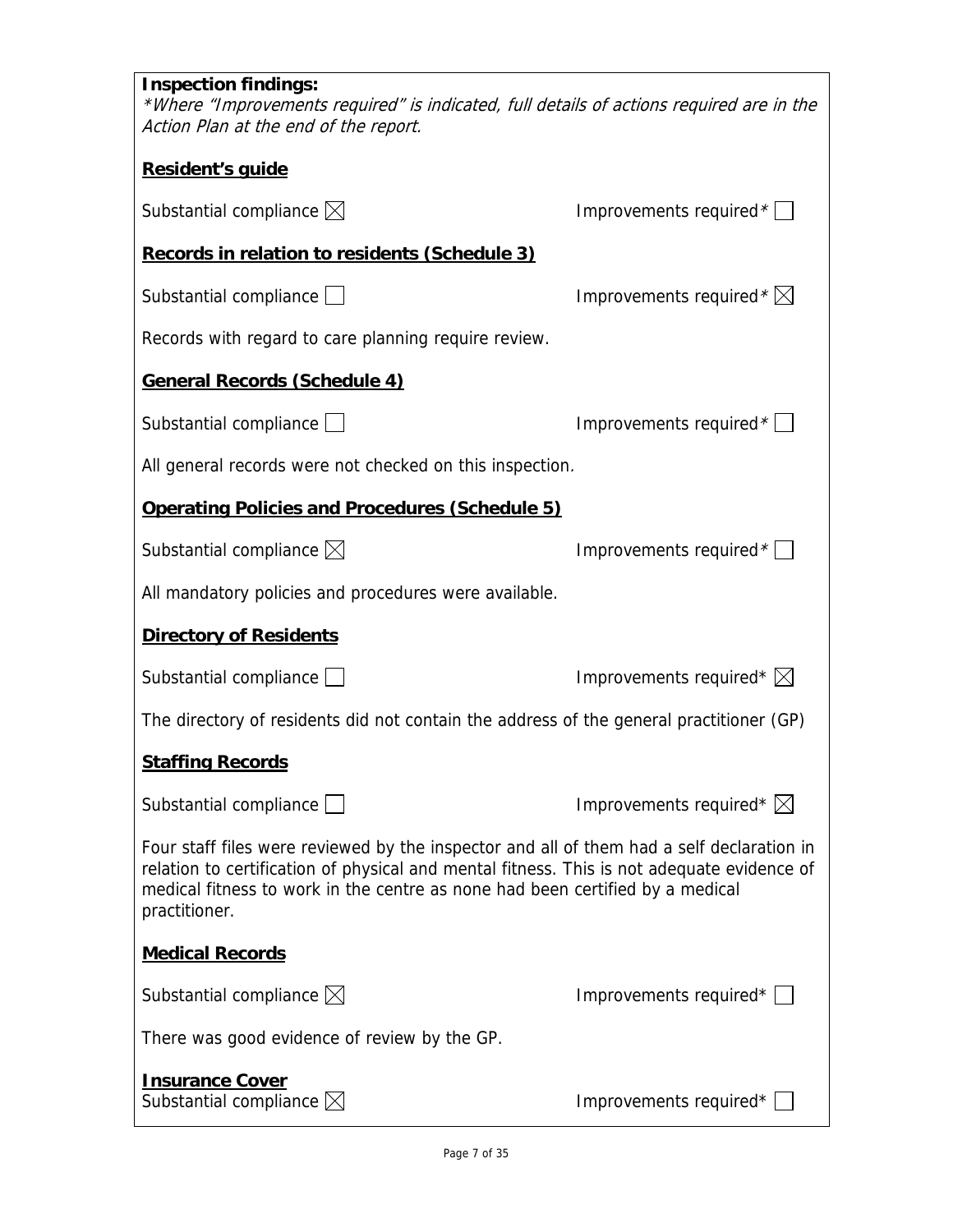## **Outcome 5**

The Chief Inspector is notified of the proposed absence of the person in charge from the designated centre and the arrangements in place for the management of the designated centre during his/her absence.

## **References:**

Regulation 37: Notification of periods when the Person in Charge is absent from a Designated Centre

Regulation 38: Notification of the procedures and arrangements for periods when the person in charge is absent from a Designated Centre

Standard 27: Operational Management

## **Outstanding action(s) required from previous inspection:**

No actions were required from the previous inspection.

## **Inspection findings**

The inspector spoke with the person in charge who confirmed that she had no plans for a period of absence from the centre that would warrant notification. The person in charge confirmed that if she were absent from the centre, a staff nurse would deputise in her absence. The post of clinical nurse manager is vacant at this centre and there are no plans to fill this post. The deputising person would be reflected on the duty roster. No period of absence warranting a notification had occurred since the appointment of the person in charge.

## **Theme: Safe care and support**

Safe care and support recognises that the safety of service users is paramount. A service focused on safe care and support is continually looking for ways to be more reliable and to improve the quality and safety of the service it delivers. In a safe service, a focus on quality and safety improvement becomes part of a service-wide culture and is embedded in the service's daily practices and processes rather than being viewed or undertaken as a separate activity. To achieve a culture of quality and safety everyone in the service has a responsibility to identify and manage risk and use evidence-based decision-making to maximise the safety outcomes for service users.

## **Outcome 6**

Measures to protect residents being harmed or suffering abuse are in place and appropriate action is taken in response to allegations, disclosures or suspected abuse.

## **References:**

Regulation 6: General Welfare and Protection Standard 8: Protection Standard 9: The Resident's Finances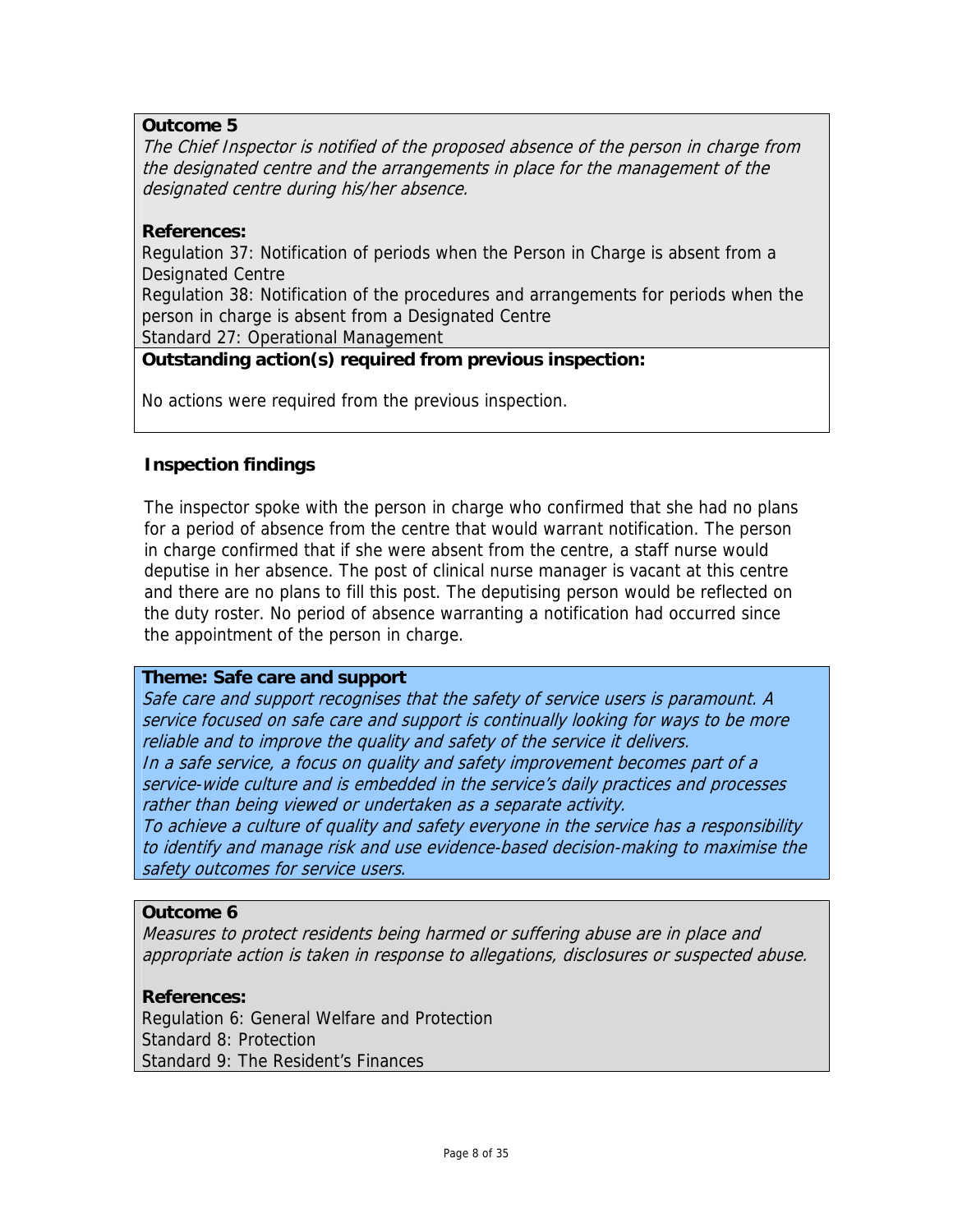## **Outstanding action(s) required from previous inspection:**

No actions were required from the previous inspection.

## **Inspection findings**

The inspector was provided with a copy of the centre's policy on prevention, detection and response to elder abuse. The centre also had a policy on management of residents' finances but did not manage any of the of resident's finances at the time of this inspection.

Staff informed the inspector of the procedures to be followed in the event of an alleged incident of elder abuse and they were clear how they would report an allegation of abuse and that the welfare of the residents was their primary responsibility. Documentary evidence of attendance at adult protection, detection and prevention training was maintained for each staff member in a staff training matrix. An Garda Síochána vetting was completed for all staff.

The centre was secure. Access to the centre was controlled via key pad lock. Residents spoken to confirmed that they felt safe in the centre. They attributed this to the door being locked and "staff being readily available day and night".

The receptionist's office was situated on the right on entry. A receptionist was onduty five days per week. A visitor's record was maintained and completion was monitored by staff.

## **Outcome 7**

The health and safety of residents, visitors and staff is promoted and protected.

#### **References:**

Regulation 30: Health and Safety Regulation 31: Risk Management Procedures Regulation 32: Fire Precautions and Records Standard 26: Health and Safety Standard 29: Management Systems

## **Outstanding action(s) required from previous inspection:**

Ensure that the risk management policy covers, but is not limited to, the identification and assessment of risks throughout the designated centre and the precautions in place to control the risks identified.

Ensure that the risk management policy covers the arrangements for the identification, recording, investigation and learning from serious or untoward incidents or adverse events involving residents.

Put in place an emergency plan for responding to emergencies.

Take all reasonable measures to prevent accidents to any person in the designated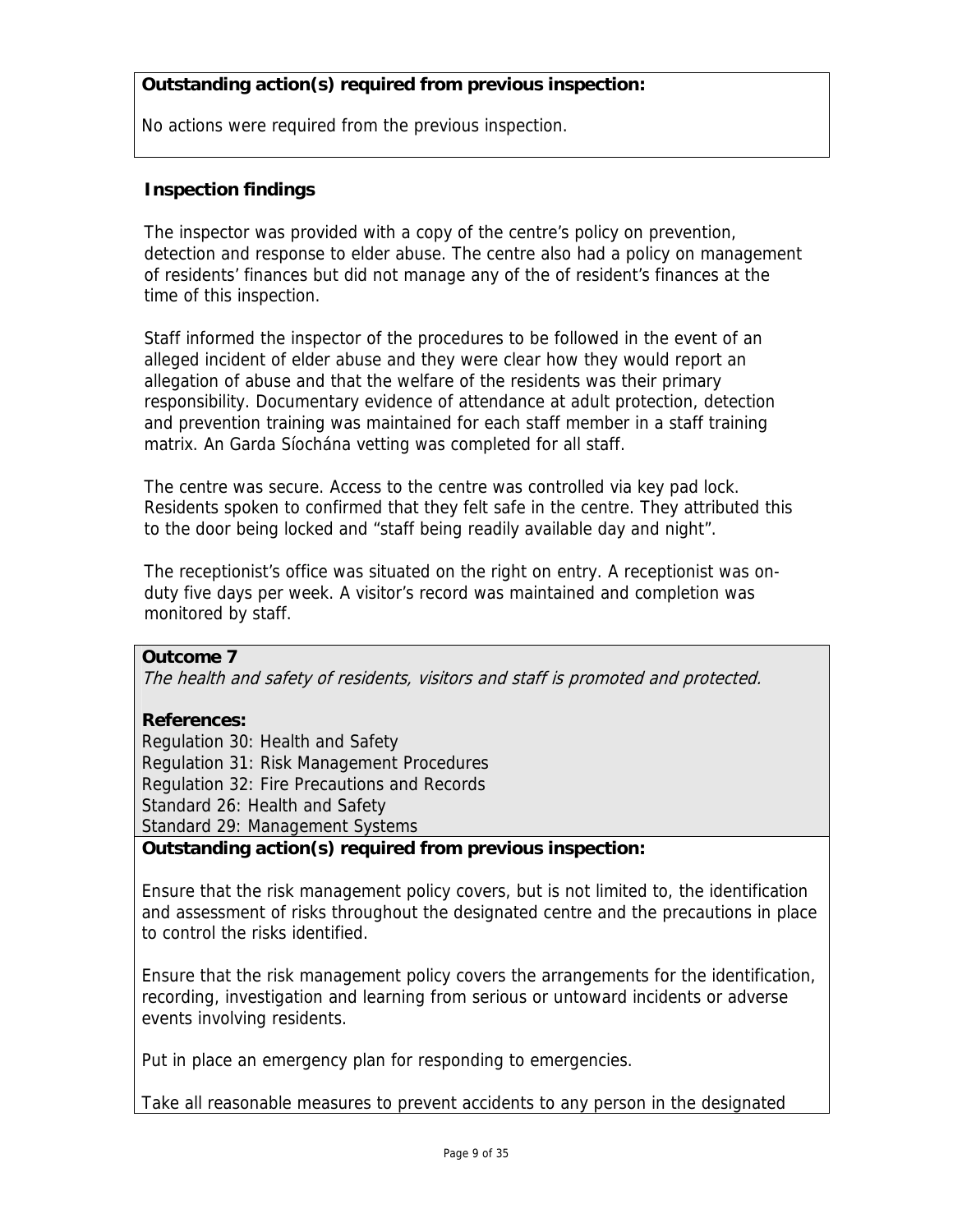centre and in the grounds of the designated centre e.g. have in place security arrangements that protect residents and staff.

Ensure hot water at the point of contact is thermostatically controlled and at point of contact it is no greater than 43 degrees C.

Policies and procedures and practice are consistent with best practise guidelines on prevention of infection and ensure staff are aware of these guidelines.

Ensure current infection control guidelines are followed.

## **Inspection findings**

The actions required from the previous inspection were satisfactorily implemented.

The risk management officer had attended the centre and worked with the person in charge and the staff to assess risk throughout the centre and give advice and guidance on the management of risk. The inspector reviewed the risk management policy and risk assessments and was informed by the person in charge that these were completed and reviewed in consultation with the risk management officer. The last risk assessment completed was on the 21 September 2012. This related to an external environmental risk of trees which could pose a risk to the centre as a result of storm damage. Details of the risk assessment which includes a risk analysis of impact and likelihood are forwarded to the provider. The HSE Incident Management Policy & Procedure and HSE serious Incident Management Policy & Procedure are available in the centre to guide and assist staff.

A comprehensive emergency plan had been developed and staff were aware of the development and contents of this. The centre has a generator which operates automatically in case of electrical failure. Contingency arrangements with a list of staff and voluntary organisations that could/would assist should evacuation be necessary was available. The emergency plan also covered an outbreak of influenza and directed staff to the infection control polices for guidance in this area also.There was evidence available from minutes of staff meetings that the emergency plan had been discussed. It was strategically placed throughout the centre. A safety statement dated May 2012 was available.

A code lock had been installed on the front door thereby restricting access to the centre. Window restrictors were in place on all external windows.

Detailed records were maintained of all accidents and incidents. Records viewed showed a low incidence of falls in 2012. The person in charge confirmed that there had been a decrease in the level of falls. She attributed this to supervision by staff, the use of low -low beds, the change in location of the night staff, (staff are now located on the corridor area as opposed to the nurse's station, this ensures that any resident getting up unaided receives timely assistance if required) falls mats and the assessment and advice from physiotherapy services. The medication audit also supported the fact that sedative use had been decreased.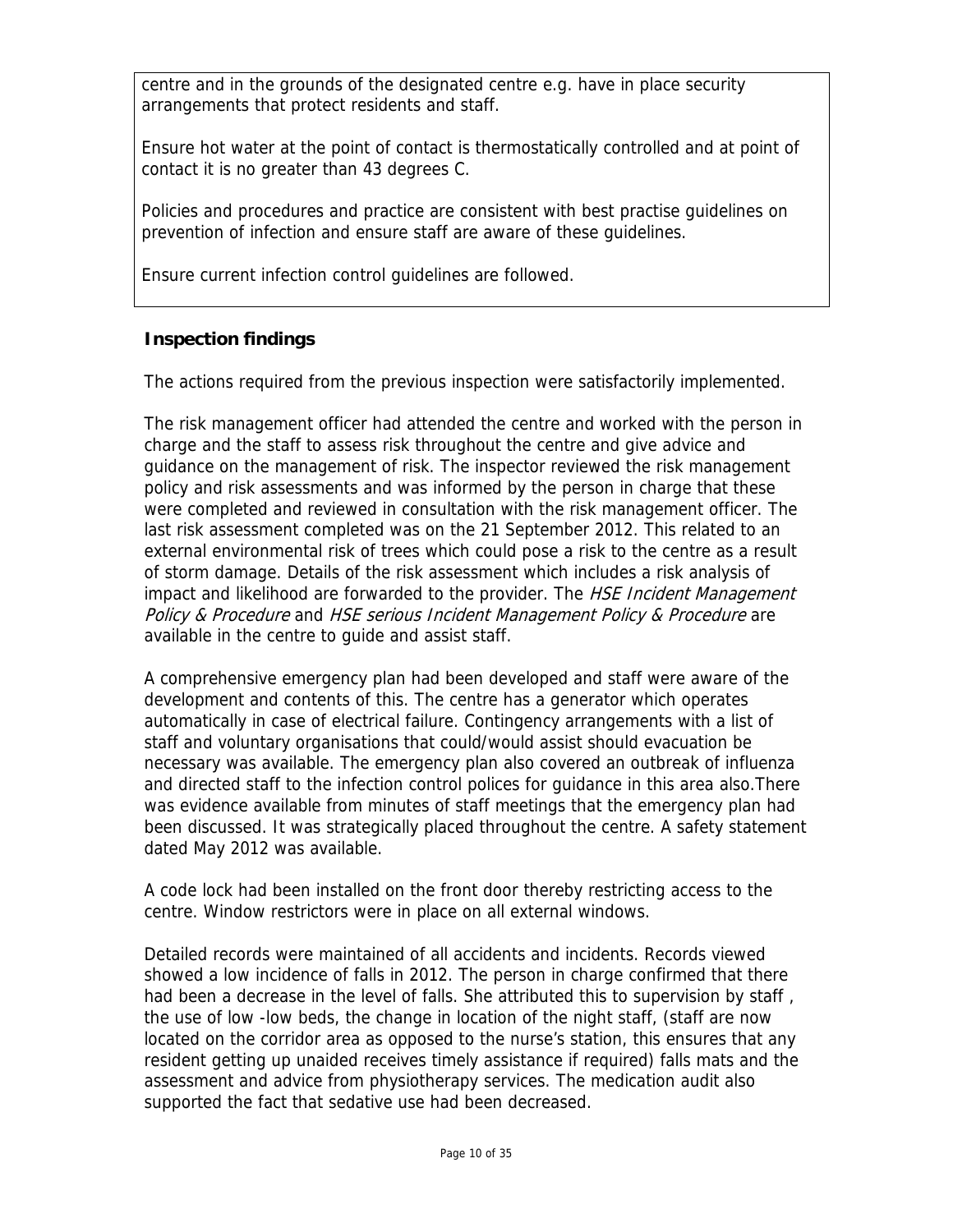The person in charge confirmed that falls prevention management was discussed regularly at handover and staff meetings. She stated that all staff wished to minimise the risk of future falls. Where a resident had an accident which involved a head injury neurological observations were recorded, however where falls were unwitnessed there was no evidence available to demonstrate that the resident was assessed for possible head injury. The person in charge confirmed that this would commence immediately. Information recorded included factual details of the accident/incident, date and time event occurred, name and contact details of any witnesses and whether medical treatment was required.

Measures were in place to prevent accidents and facilitate residents' mobility. Handrails were provided on both sides of the corridor to promote independence. Overall fire safety was well managed but there was one area for improvement. While the person in charge confirmed to the inspector that the senior nurse in charge /Person in charge would check exits daily no record was maintained of this. If a record was maintained this would ensure that it was completed every day and where any procedural deficits existed there would be monitored and addressed. The inspector viewed the fire records which showed that fire equipment had been regularly serviced. The fire alarm system had been serviced quarterly. The inspector found that all fire exits were clear and unobstructed during the inspection.

Thermostatic control valves to reduce water temperature to a maximum of 43 degrees centigrade to prevent risk of scalding were installed.

A designated infection control nurse had been appointed in the centre. She has attended training on infection control and links in with the HSE specialist infection control services. The HSE infection control policy is available to staff. All staff have been trained on safe hand washing techniques. Infection Control is a standing item on the agenda of staff meetings. The person in charge works closely with the supervisor of the contract cleaners and meets with her regularly. Signature sheets re cleaning of toilets and bathrooms are in place.

The inspector viewed the fire training records and found that not all staff had received up-to-date mandatory fire safety training and this was confirmed by staff. All staff spoken to knew what to do in the event of a fire. However, fire drills were not carried out regularly to ensure the theoretical aspect of the training was put into practice.

The maintenance department have visited the centre and completed an assessment with regard to resting ramp platforms. This work has been approved but has not occurred to date.

#### **Outcome 8**

Each resident is protected by the designated centres' policies and procedures for medication management.

#### **References:**

Regulation 33: Ordering, Prescribing, Storing and Administration of Medicines Standard 14: Medication Management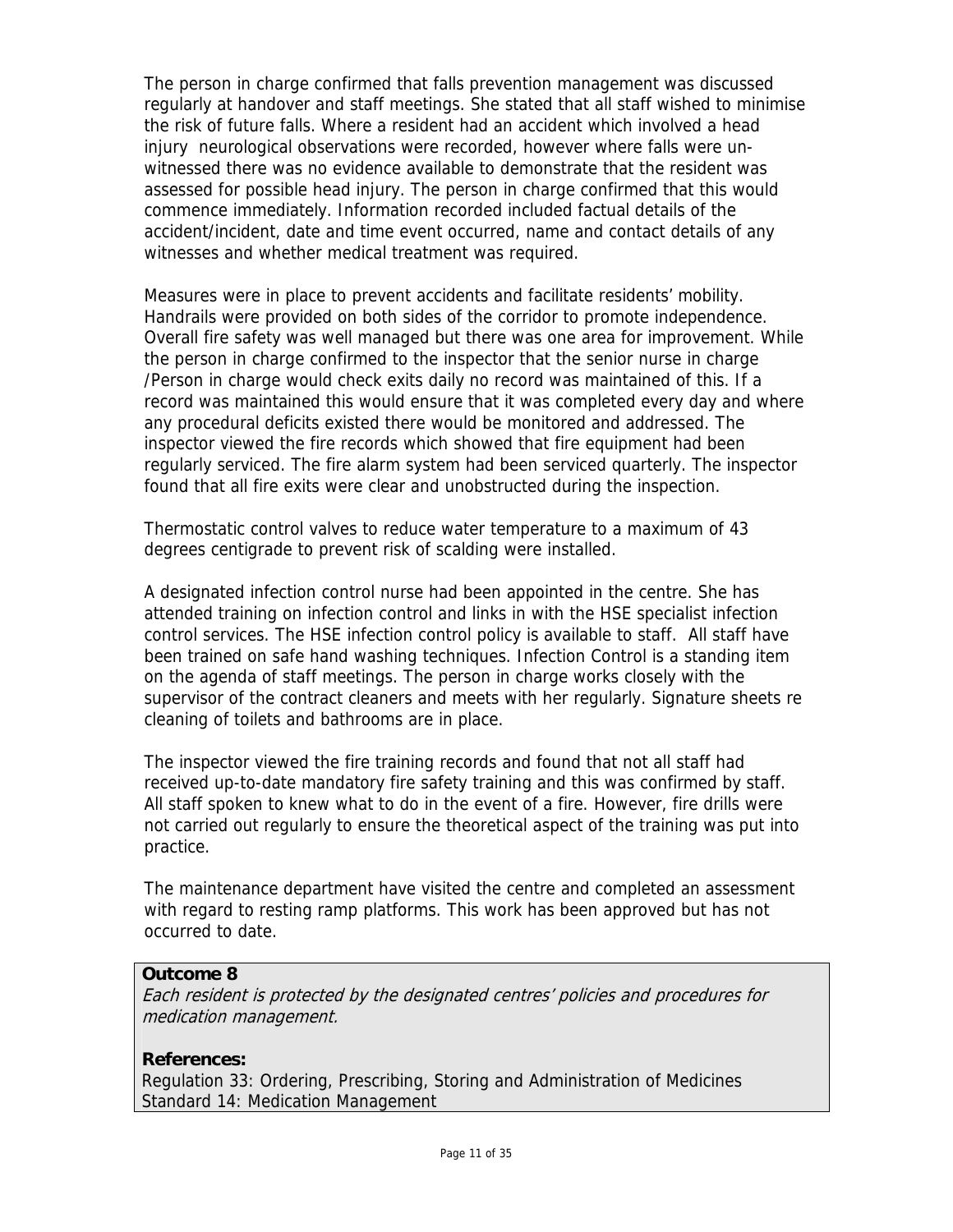## **Outstanding action(s) required from previous inspection:**

You are required to revise your medication policy and establish good practice in the ordering, prescribing, storing and administration of medicines to residents.

You must ensure that all nurses are informed about and implement the revised practices.

You are required to submit a copy of the updated medication policy together with evidence that all nurses are familiar with the revised arrangements.

## **Inspection findings**

The actions required from the previous inspection were satisfactorily implemented.

The inspector reviewed the updated medication management policy. Records were available to support that all nursing staff had read this policy and all nursing staff had received training on medication management in January 2012. The person in charge informed the inspector that Medication training will be delivered annually by the pharmacist to all nursing staff. The person in charge stated that she regularly observes medication administration rounds. The inspector observed a nurse administering medications and found that medication was administered in accordance with the centre's policy and An Bord Altranais guidelines. The staff nurse on the medication round was knowledgeable of the medications being administered and ensured that residents took the medication.The prescriptions reviewed did not include maximum doses for PRN (as required) medication.

## **Outcome 9**

A record of all incidents occurring in the designated centre is maintained and, where required, notified to the Chief Inspector.

## **References:**

Regulation 36: Notification of Incidents Standard 29: Management Systems Standard 30: Quality Assurance and Continuous Improvement Standard 32: Register and Residents' Records **Outstanding action(s) required from previous inspection:**

No actions were required from the previous inspection

## **Inspection findings**

Inspectors found that all accidents and incidents were recorded in the centre and were maintained in a log. The person in charge was aware of the timescales within which notifications must be forwarded to the Authority. Notifiable incidents were notified to the Authority within the required timeframes.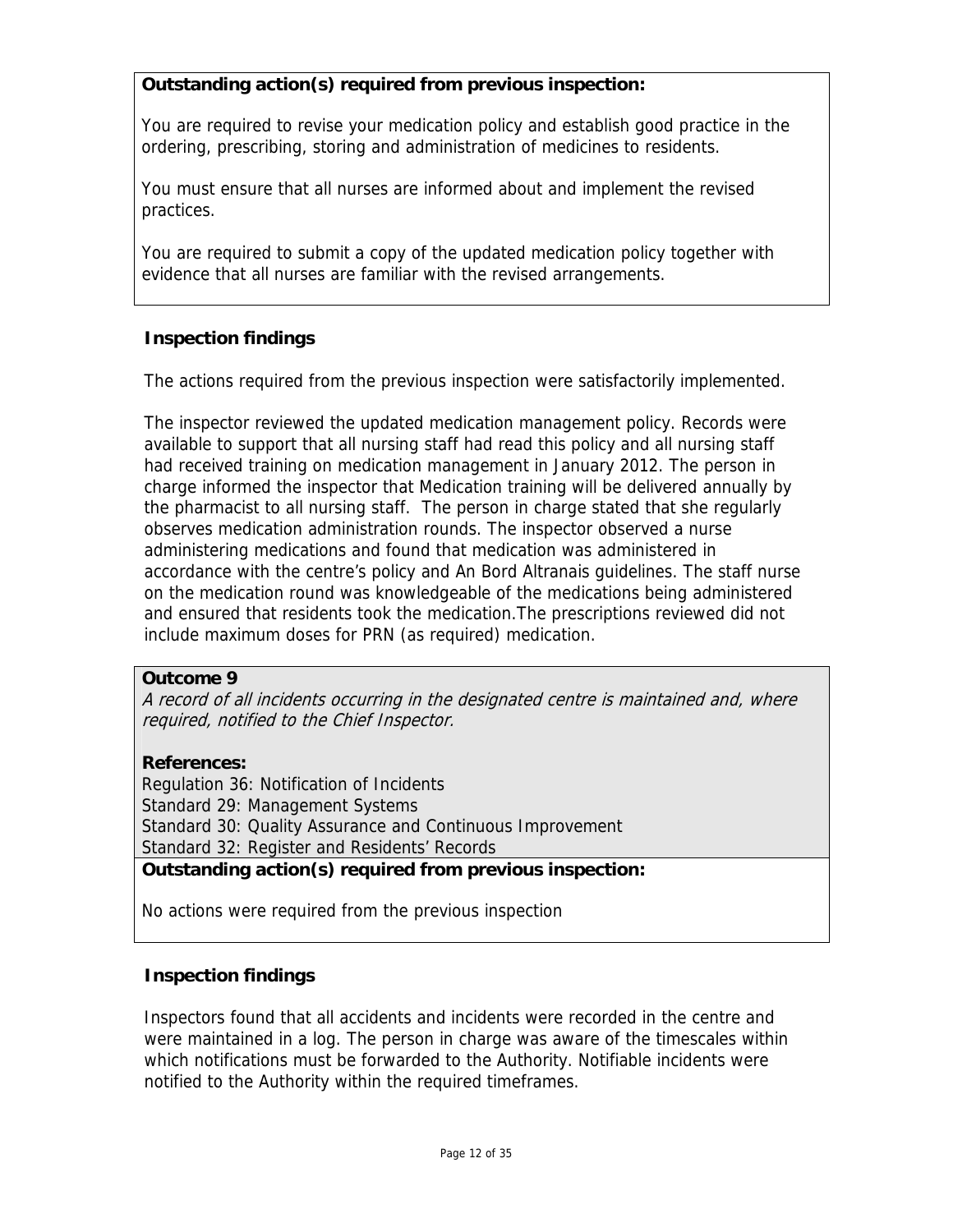## **Theme: Effective care and support**

The fundamental principle of effective care and support is that it consistently delivers the best achievable outcomes for people using a service within the context of that service and resources available to it. This is achieved by using best available national and international evidence and ongoing evaluation of service-user outcomes to determine the effectiveness of the design and delivery of care and support. How this care and support is designed and delivered should meet service users' assessed needs in a timely manner, while balancing the needs of other service users.

## **Outcome 10**

The quality of care and experience of the residents are monitored and developed on an ongoing basis.

## **References:**

Regulation 35: Review of Quality and Safety of Care and Quality of Life Standard 30: Quality Assurance and Continuous Improvement

**Outstanding action(s) required from previous inspection:**

Establish and maintain a system for reviewing the quality and safety of care provided to, and the quality of life of, residents in the designated centre at appropriate intervals.

Carry out a review of the quality and safety of care practices in regard to the ordering, prescribing, storing and administration of medications within the centre.

Improve the quality of care provided at, and the quality of life of residents in, the designated centre.

Make a report in respect of the review conducted by the registered provider for the purposes of Regulation 35(1), and make a copy of the report available to residents and the Chief Inspector.

## **Inspection findings**

The actions required from the previous inspection were satisfactorily completed.

A system for reviewing the quality and safety of care provided to, and the quality of life of residents has been developed. The pharmacist completes a three monthly medication audit as already mentioned in outcome 8. This audit includes a review of each resident's medication record.

A review of restraint practices and care planning had been completed. A trending report which details for example all falls, complaints, antibiotic use is completed by the person in charge every three months and forwarded to the provider.

The dietician had completed an audit of the nutritional assessments. This showed that nurses had poor understanding of completing a comprehensive nutritional risk assessment. All nursing staff have received refresher training in this area.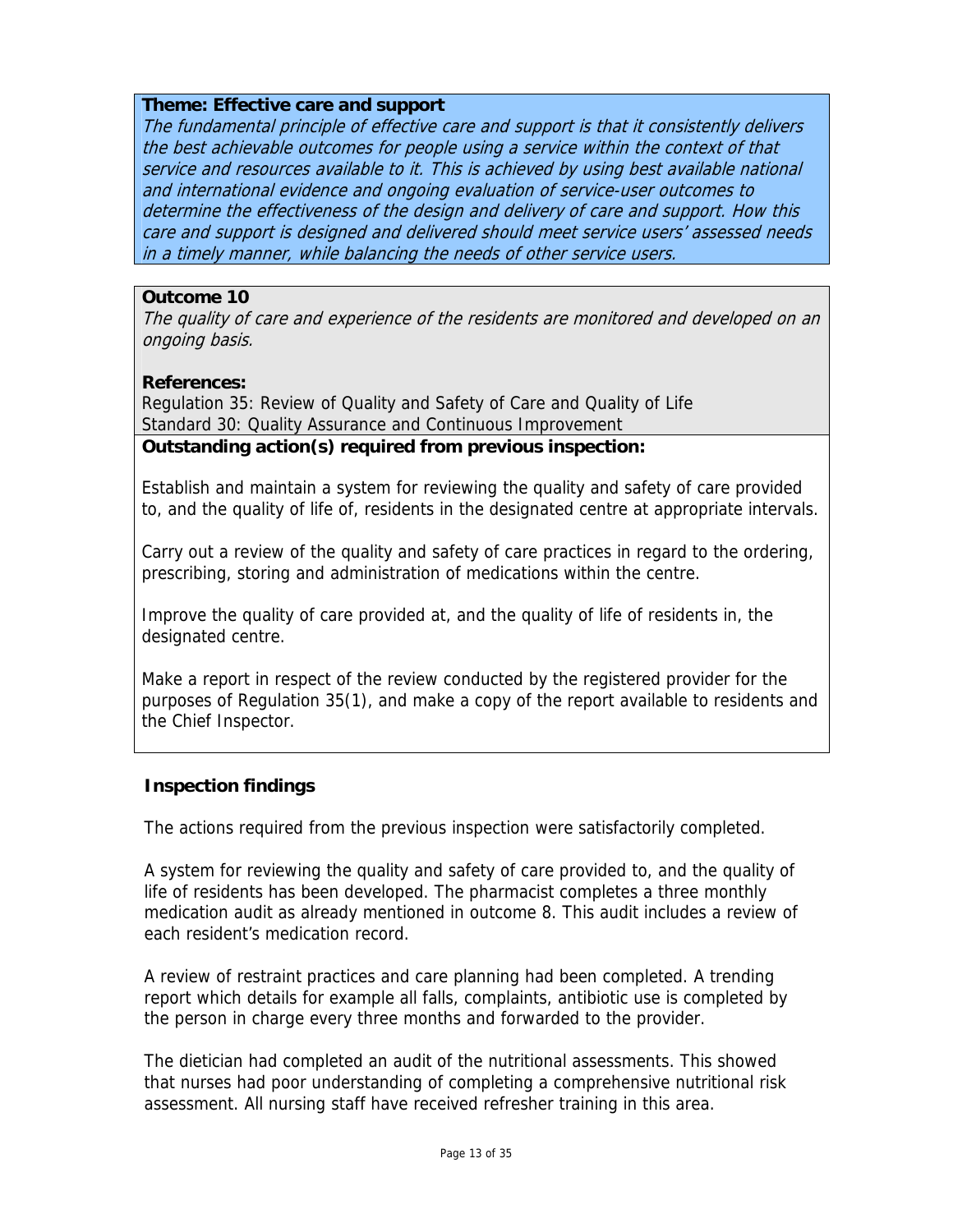A new care plan system has been enacted. This provides a more comprehensive organised system to ensure. This had been audited the centre had begun to audit this procedure and found that the care plans were not person-centred and failed to link the assessment information to the care plans.

Restraint practices were audited in February 2012 and a new system to ensure compliance with the national standards in this area was implemented.

An infection control audit had been completed on the 16 March 3012.area that required attention were addressed for example one shower tray required cleaning and steam cleaning was carried out in this area.

The centre had completed a residents and relative satisfaction survey in 2012, the results of which were complimentary of the service and staff. The inspector noted that where residents had the provision of activities and exercise groups the person in charge had reviewed the activity schedule and exercise groups and a greater choice of activities and increased exercise. Residents spoken with informed the inspector that they enjoyed living in the centre.

The person in charge completes a quality monitoring and data report three monthly. A trending report is completed monthly. Both reports were made available to the inspector. The trending report shows al falls, antibiotic use and general day to day care of the residents. The quality monitoring report is a three month analysis which looks at for example falls, injuries sustained and restraint measures. Both reports atre forwarded to the clinical support manager for Mayo and the provider.

## **Outcome 11**

Each resident's wellbeing and welfare is maintained by a high standard of evidencebased nursing care and appropriate medical and allied health care. Each resident has opportunities to participate in meaningful activities, appropriate to his or her interests and preferences. The arrangements to meet each resident's assessed needs are set out in an individual care plan, that reflect his/her needs, interests and capacities, are drawn up with the involvement of the resident and reflect his/her changing needs and circumstances.

## **References:**

Regulation 6: General Welfare and Protection Regulation 8: Assessment and Care Plan Regulation 9: Health Care Regulation 29: Temporary Absence and Discharge of Residents Standard 3: Consent Standard 10: Assessment Standard 11: The Resident's Care Plan Standard 12: Health Promotion Standard 13: Healthcare Standard 15: Medication Monitoring and Review Standard 17: Autonomy and Independence Standard 21: Responding to Behaviour that is Challenging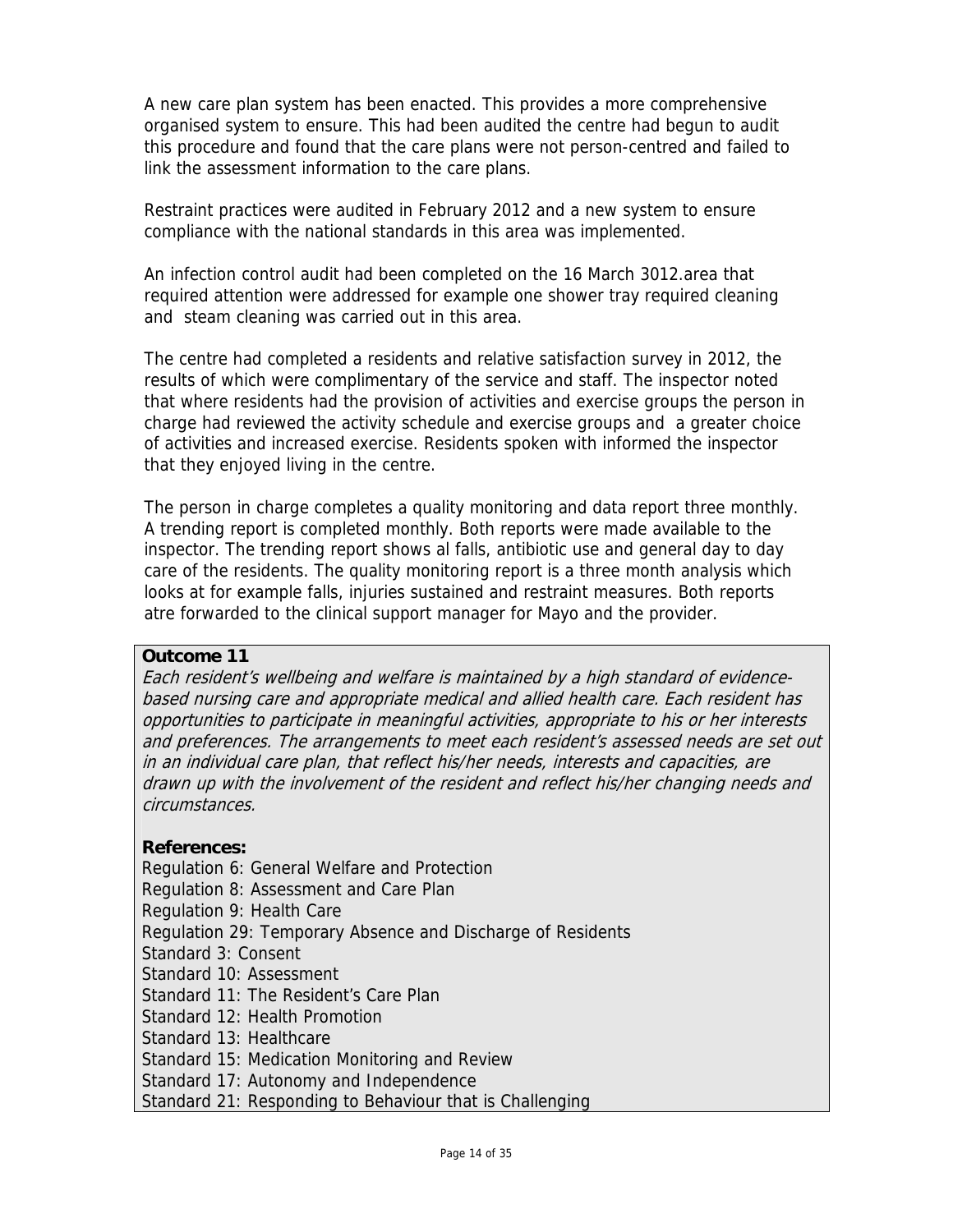## **Outstanding action(s) required from previous inspection:**

Put in place suitable and sufficient care to maintain each resident's welfare and wellbeing, having regard to the nature and extent of each resident's dependency and needs.

Provide a high standard of evidence-based nursing practice.

Provide appropriate medical care by a medical practitioner.

Set out each resident's needs in an individual care plan developed and agreed with the resident.

Keep each resident's care plan under formal view as required by the resident's changing needs or circumstances.

Facilitate each resident's access to speech and language therapy as required by residents.

Provide opportunities for participation in purposeful and meaningful activities for residents of all levels of dependency on an ongoing basis.

There was no rehabilitative care plan to support residents who spent long periods of time in bed.

Provide suitable and sufficient care to maintain the resident's welfare and well-being having regard to the nature and extent of the resident's dependency and needs as set out in their care plan.

Facilitate all appropriate health care and support each resident on an individual basis to achieve and enjoy the best possible health.

## **Inspection findings**

The inspector found that the majority of these actions had been completed.

The inspector found that generally, a good standard of nursing care was provided. Staff promoted the residents' health by encouraging them to stay active and many of the residents had managed to maintain their mobility. A regular exercise class formed part of the activity programme.

The inspector found that while there had been improvements to the nursing assessments, clinical risk assessments and care plans since the previous inspection, but further improvements were required. A skin assessment is carried out on admission and post transfer back from the general hospital. A new care documentation system was in place. All nursing staff had received two days training on this system prior to its enactment.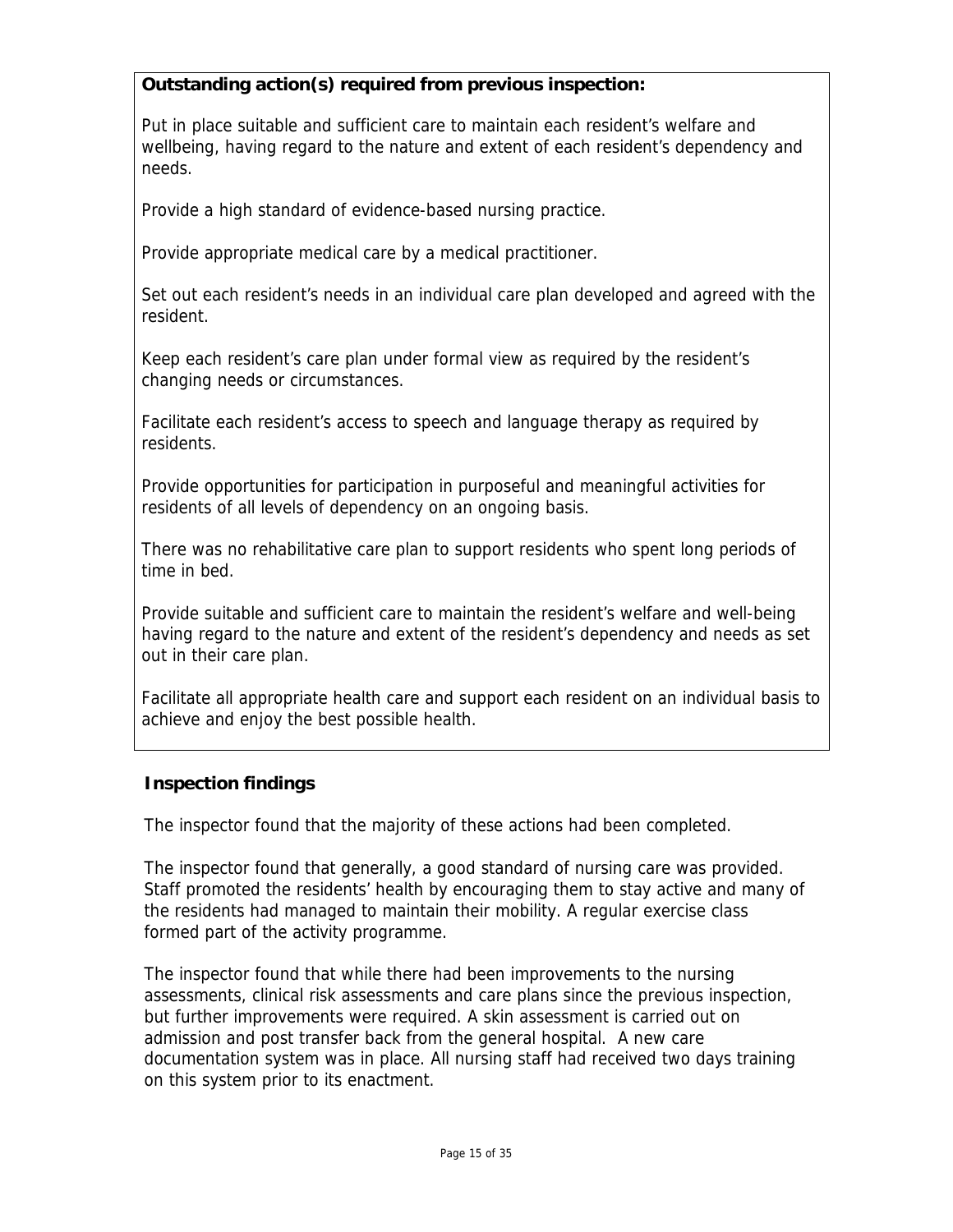The person in charge described good access to GP services and stated that a local GP attended the centre daily Monday – Thursday and as required. The inspector reviewed two medical files and found that there was good documentary evidence in medical files that residents were regularly seen by the GP. Reviews of medication were occurring at three monthly intervals and this was reflected in the audits by the pharmacist but this was not documented by the GP in the medical notes or on the medication charts.The person in charge described good links with the local pharmacy services. A chiropodist attended the service regularly. A dentist had attended the centre and carried out dental assessments on all residents. Dietician services were available and there was good evidence of regular review by the dietician. Audiology services were arranged as required via GP referral. Eye checks were also arranged as required. There was access to the local palliative care team. Records of referrals were available

The inspector reviewed a sample of residents' care plans. There were nursing assessments and clinical risk assessments carried out for all residents. There was poor evidence of review of the care plans at three monthly intervals or with regard to changing circumstances. The inspector noted that the assessments didn't inform the care plans. For example, where a resident was assessed and seen by the dietician and recommendations made this was not reflected in the care plan. A record of the residents' health condition and treatment given which was linked to the care plan was completed on a daily basis. However, the nurses' entries were not timed which is not in line with best practice guidelines from An Bord Altranais. There was poor evidence of involvement of the residents or their representatives in the development and review of the care plan.

There were opportunities for all residents to participate in activities. A carer is allocated to the day room from 11: 00 hrs to lead on activities, Mass was said weekly, two staff had recently trained in Sonas therapy (a group session involving stimulation of all five senses particularly useful for people with cognitive impairment. This was a regular session on the activities schedule. Other activities included activity boxes, bingo, a knitting group, vintage films, card playing, art, aromatherapy, reminiscence, pet therapy planned and farmers journal. Residents had submitted poetry for the Bealtaine festival.

Residents who spent long periods of time in bed or in a chair had individual activities provided for example hand massage or aromatherapy.

However, access to some peripatetic services involved a period of waiting.The person in charge informed the inspector that a physiotherapist would be available if required but since the physiotherapy department had relocated from the centre to the primary care centre residents had to wait longer to be seen. The inspector noted that while all residents who spend long periods of time in bed or in a chair had a physiotherapy rehabilitation programme this was not reviewed since February 2012. While the occupational therapist had attended the centre in August 2012 and seen all residents who required occupational therapy review, the person in charge informed the inspector that this service was by referral only and it entailed a waiting period. One resident who had been waiting on a seating assessment to assess safe use of a new chair was waiting for six weeks for an occupational therapy review. On day one of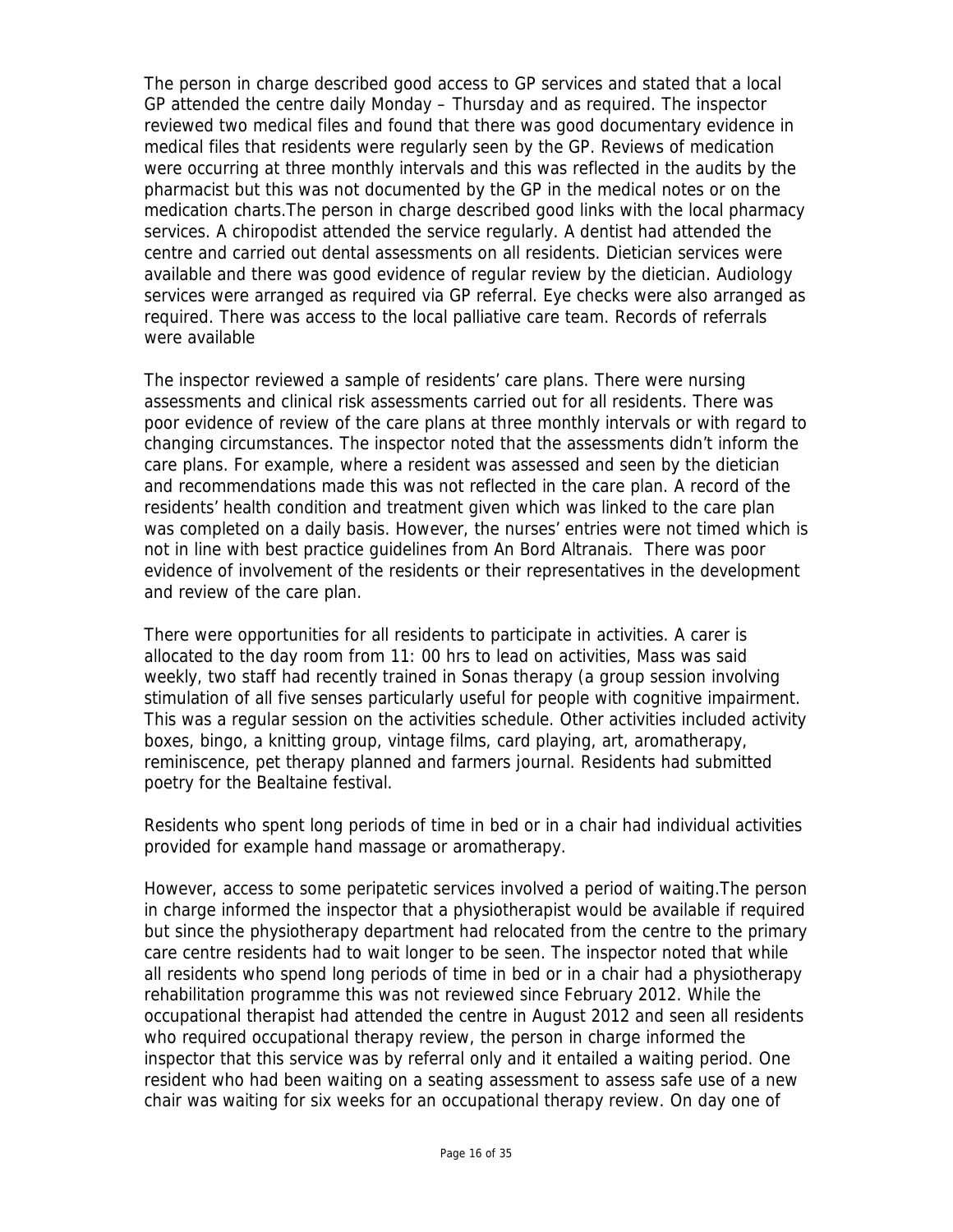the inspection the inspector requested that the person in charge inform the provider that the inspector requested that he arrange an occupational therapy assessment for this lady as a matter of urgency. The provider confirmed that an occupational therapist would attend the centre two days later and review this resident. The person in charge confirmed in writing to the Authority that this lady was seen on the 5 October by the occupational therapist. All residents who required a speech and language therapy assessment were seen in May 2012. There was good evidence on files reviewed of a comprehensive assessment at this time, however, staff informed the inspector that while there was access to speech and language therapy (SALT) services, this entailed a waiting time for residents referred directly from the centre. If residents had an admission to the local acute hospital they would often be seen by SALT services if required. A nurse has been trained in dysphagia assessment.

While assessment of the requirement for pain relief was taking place there was no process in place for monitoring of the effectiveness of the analgesia administered.

A Policy on Challenging behaviour was available. There was no resident exhibiting behaviour that challenges at the time of inspection. The person in charge confirmed that they had good input from mental health services who attended the centre as requested.

Restraints in use included bedrails. The policy on restraint was based on the new national policy on promoting a restraint free environment. Two staff had completed the train the trainer course on restraint but had not trained all the staff on this policy as yet. The person in charge confirmed that she would prioritise this training. Documentation in audits reflected that the use of bedrails had decreased. The person in charge related this to the use of low-low beds and better understanding with regard to restraint practices.

## **Outcome 12**

The location, design and layout of the centre is suitable for its stated purpose and meets residents' individual and collective needs in a comfortable and homely way. There is appropriate equipment for use by residents or staff which is maintained in good working order.

## **References:**

Regulation 19: Premises Standard 25: Physical Environment

## **Outstanding action(s) required from previous inspection:**

Provide suitable communal space for residents and day service attendees for the provision of social and cultural activities appropriate to the circumstances of all in the centre.

Keep all parts of the designated centre clean.

Provide and maintain external grounds which are suitable for, and safe for use by residents with particular attention to the ramps leading to the enclosed gardens.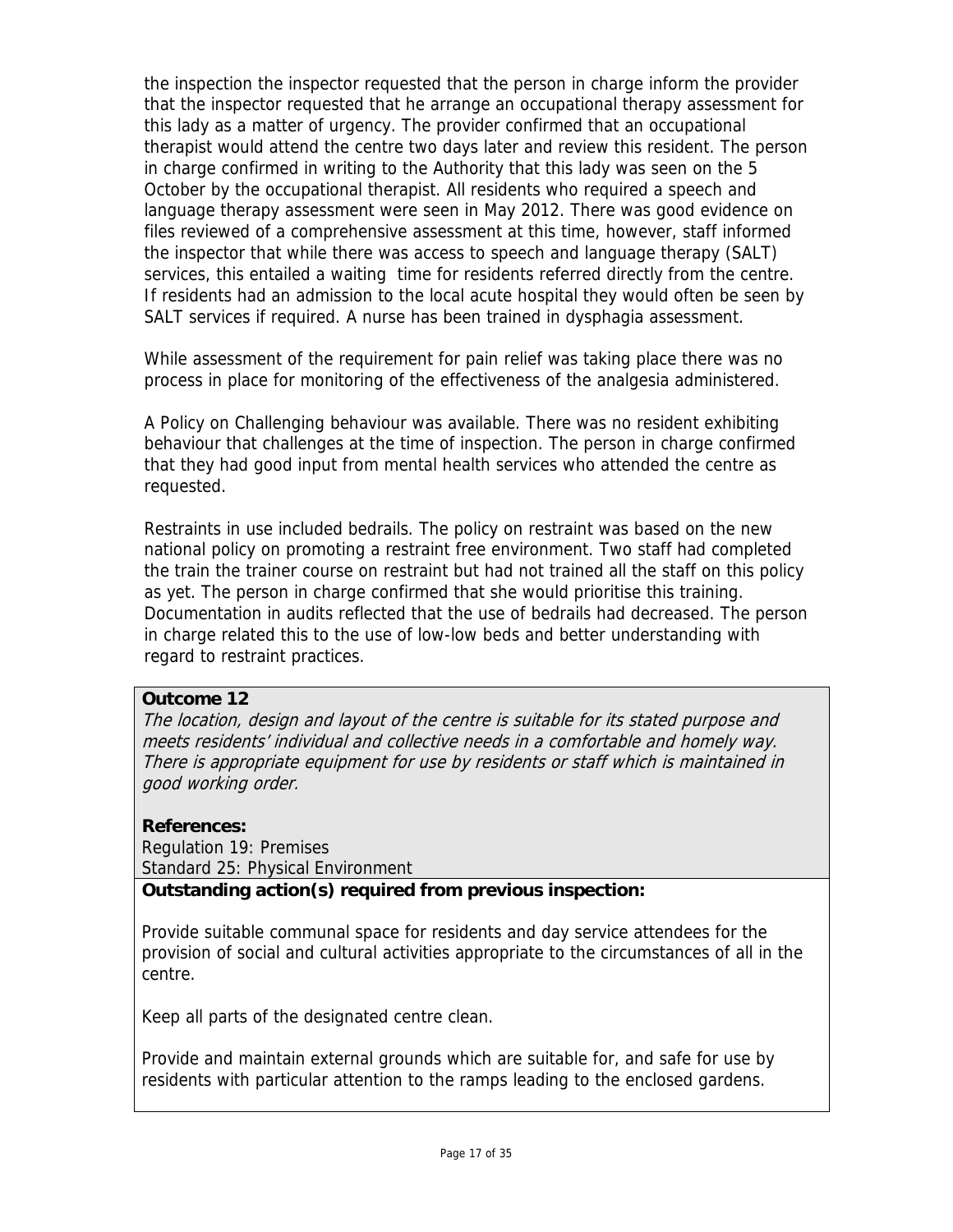Provide adequate facilities for residents' clothes to be sorted and kept separately and to separate clean from dirty laundry.

Provide a suitable storage area for equipment.

Maintain the centre in a good state of repair internally and externally.

## **Inspection findings**

The inspector found that's some of these actions were complete and some partially completed.

For the most part the location, design and layout of the centre was suitable for its stated purpose and met residents' individual and collective needs, However, there were areas for improvement. All communal areas were being used. The front sitting room was used mainly by day residents. Plans to enhance the communal areas was shown to the inspector. Different activities are run in both the sitting and day room. The time of commencement of the day service has been moved to 12 noon which assists with crowding in the day room. The day care residents use the sitting room prior to lunch and some of the day care residents go straight to the dining room thereby freeing the day room for residents.

The premises were bright and free from any unpleasant odours. The inspector observed a satisfactory standard of cleanliness throughout the centre. The person in charge has developed a monitoring system for cleaning requirements.

Residents interviewed stated they enjoyed living in the centre and were complimentary of the staff and their surroundings. The inspector found there was adequate personal storage space in the bedrooms and locked personal storage was provided on request.

The inspector reviewed the most recent environmental health officers report dated the 26 June 2012.This was positive apart from recommending a new bedpan washer which has been installed.

## **The following environmental changes have occurred since the last inspection:**

- 1. The cleaning supervisor supplied more effective cleaning equipment.
- 2. Steam cleaning of toilet and bathroom areas has been undertaken.
- 3. A painting programme is in place.
- 4. All bedroom doors have been widened and replaced this was to comply with fire safety and evacuation procedures.
- 5. The damaged floor covering has been replaced.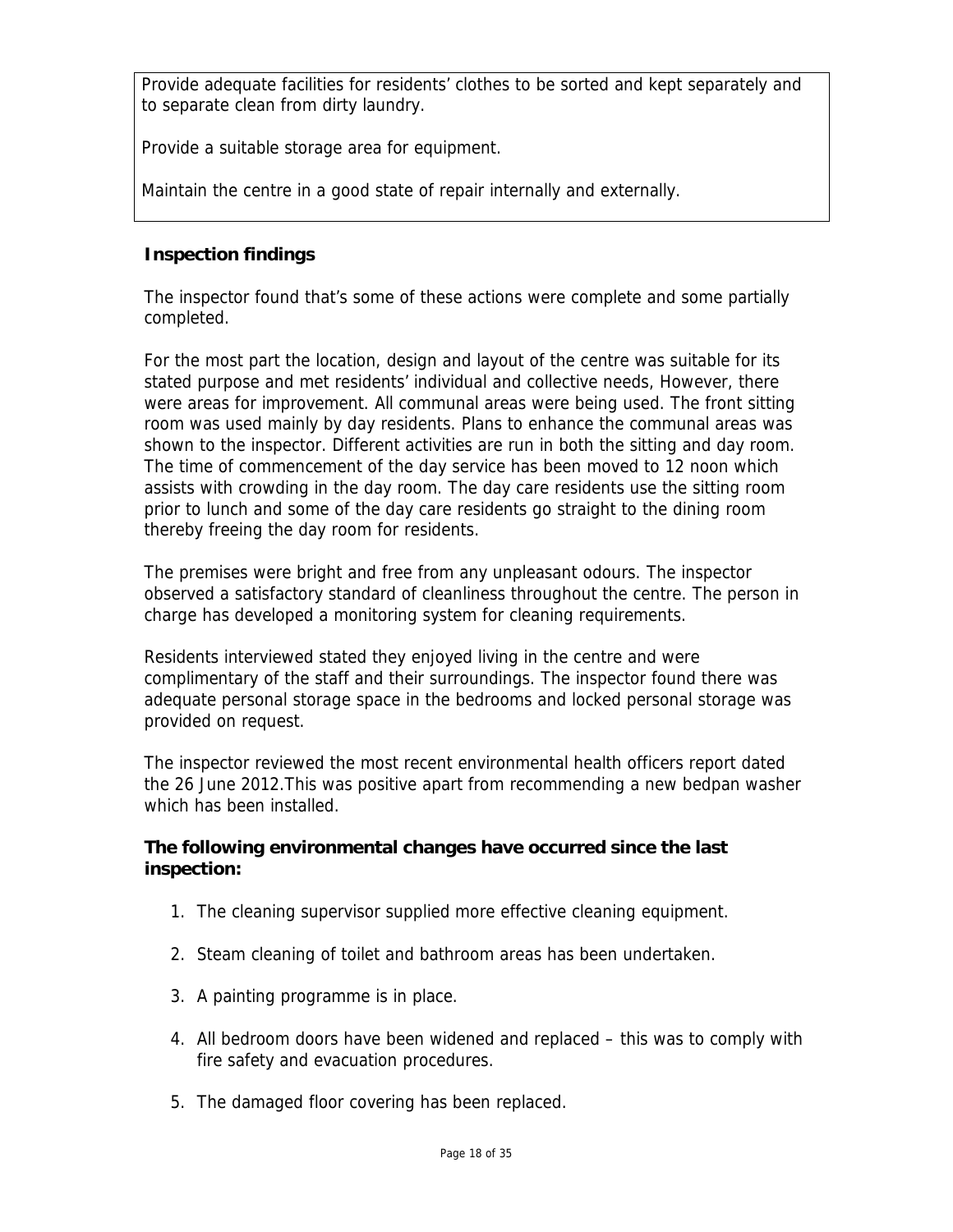The maintenance team have attended the centre and have addressed a substantial amount of maintenance issues. Staff informed the inspector that the new system with regard to logging maintenance issues and their resolution was working well. The bedpan washer has been replaced and the rack in the sluice room has been secured to the wall.

The inspector visited the laundry. At the time of the previous inspection, the inspector was concerned that there was inadequate space in the laundry to keep clean and soiled clothes separate. As a short tem measure the centre was using a single unused bedroom to store any soiled clothes. These were stored in alginate bags and were brought to the laundry when all other clothes had been washed dried and distributed back to the residents. Plans were shown to the inspector to increase and upgrade the laundry facilities. Clothing items were discreetly marked using a button identification system with the name of the resident. The inspector spoke to the staff member in the laundry and found that she was knowledgeable about the systems in place to segregate laundry and prevent the spread of infection. Residents expressed satisfaction to the inspector regarding the laundry and the general care of their clothes and one lady told the inspector 'I never lost a bit of my laundry'.

Storage for equipment was adequate as the physiotherapy room was used to store the overflow of equipment. Improved storage facilities have been discussed with estates and this has been included in the new architectural Plans.

Insecure raised toilet seats have been removed.

A visitors' room is available for residents to meet their visitors in private.

A code pad lock was installed on the front door.

## **The actions that have not been addressed include:**

The installation of resting platforms on the ramps into the garden has not been addressed. This has been brought to the attention of maintenance that have attended the centre and agreed to install same but no timeframe has been agreed.

The extractor fan has not been installed in the laundry. Maintenance are aware that an extractor fan is required in the laundry. The person in charge informed the inspector that this was because there were safety implications that had to be considered prior to the installation of a large fan. She stated that venting of an extractor fans in sluice (internal area) and laundry is known to maintenance and has to be discussed further with Fire compliance officer in order to establish a safe exit and method of extraction.

#### **Theme: Person-centred care and support**

Person-centred care and support has service users at the centre of all that the service does. It does this by advocating for the needs of service users, protecting their rights, respecting their values, preferences and diversity and actively involving them in the provision of care. Person-centred care and support promotes kindness, consideration and respect for service users' dignity, privacy and autonomy.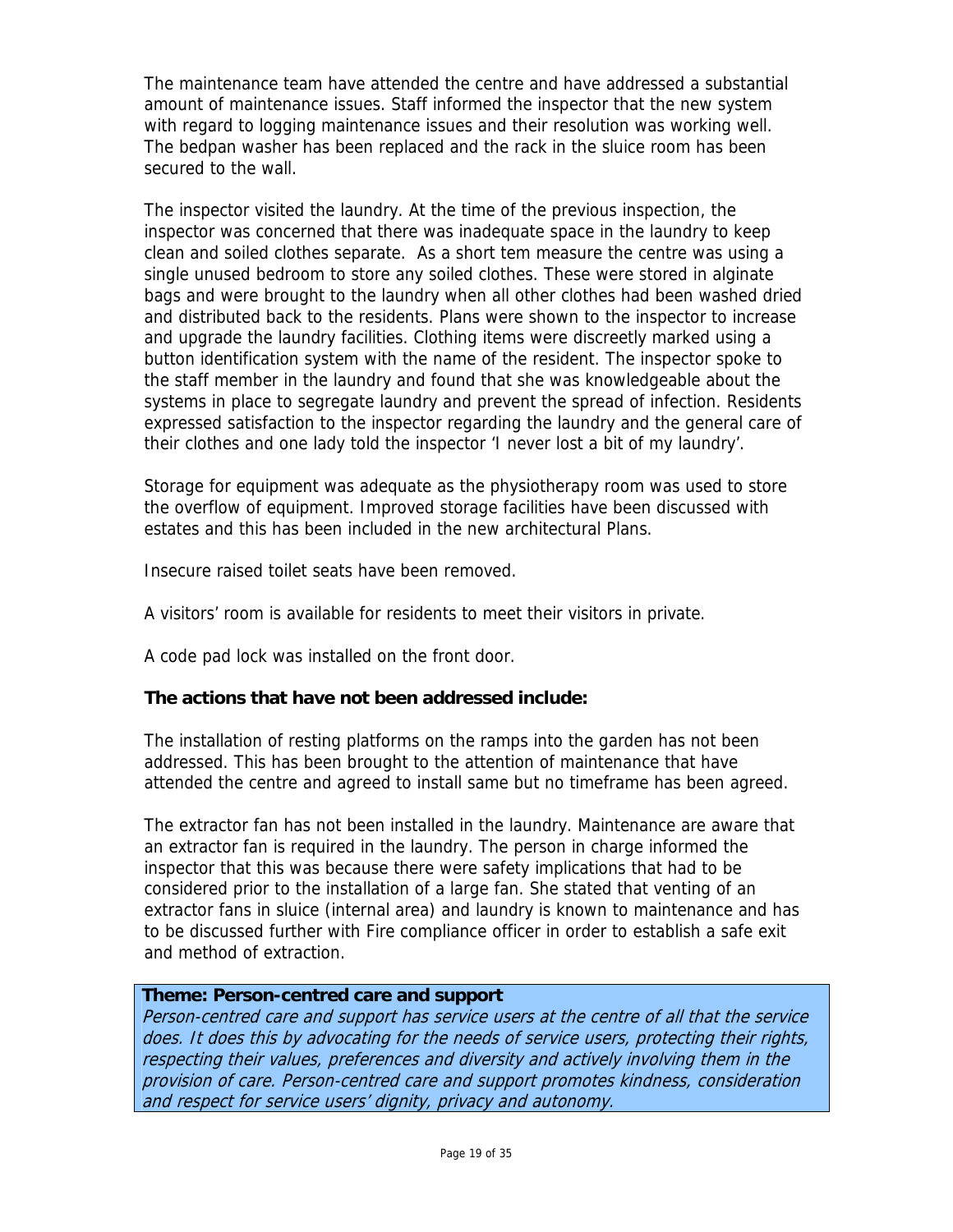## **Outcome 14**

Each resident receives care at the end of his/her life which meets his/her physical, emotional, social and spiritual needs and respects his/her dignity and autonomy.

# **References:**

Regulation 14: End of Life Care Standard 16: End of Life Care

**Outstanding action(s) required from previous inspection:**

Document the wishes of residents and their representatives as to how they want care delivered at the end of their life.

## **Inspection findings**

This action was partially completed.

No resident was in receipt of end-of-life care on the days of inspection. The inspector discussed end-of-life care planning with the person in charge. She confirmed that while they would know the residents' wishes and would have spoken with the family with regard to same. The person in charge informed the inspector that staff would record any known resident wishes and would try and elicit all residents end of life care wishes. The person in charge informed the inspector that they had good access to palliative care services.

## **Outcome 15**

Each resident is provided with food and drink at times and in quantities adequate for his/her needs. Food is properly prepared, cooked and served, and is wholesome and nutritious. Assistance is offered to residents in a discrete and sensitive manner.

## **References:**

Regulation 20: Food and Nutrition Standard 19: Meals and Mealtimes

#### **Outstanding action(s) required from previous inspection:**

No actions were required from the previous inspection.

## **Inspection findings**

The inspector was satisfied that residents received a nutritious and varied diet. There was one dining room. The inspector observed lunch in the dining room and assisted lunches in the day room.

Eight residents ate in their bedrooms and the inspector requested an explanation from staff as to why this occurred. Appropriate explanations were given including choice, feeling unwell, and four told the inspector that they wished to say in bed in the am. Three of these residents got up after dinner.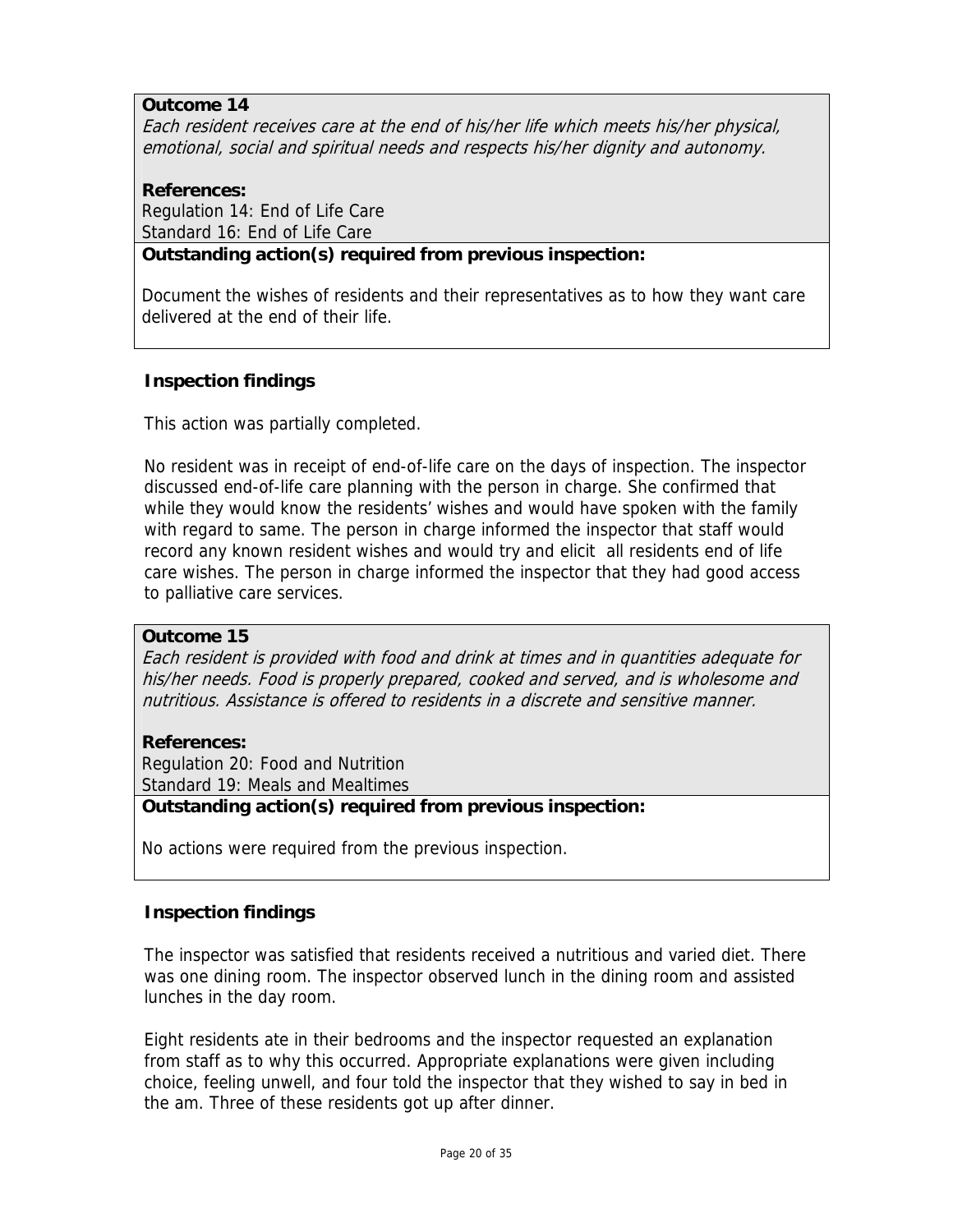The menus were displayed and residents told the inspector there was always a choice of food. The menu choices on the days of inspection provided nutritious and wholesome food. Meals were well presented and hot. Residents who required their food pureed or mashed had their food presented in individual portions. Residents confirmed that they enjoyed the food.

Documentary evidence to demonstrate that residents' weights were recorded monthly was made available to the inspector. Nutritional risk assessments were used to identify residents at risk of malnutrition. A recent audit of those had been completed by the dietician who found that staff were not clear with regard to the completion of the assessment tool. The dietician had delivered further training to staff. There is a link staff nurse for nutrition in the centre. Nutritional care plans were in place. The inspector saw residents being offered drinks throughout the day and jugs of water and glasses were available in communal areas. Nursing staff and the person in charge confirmed that there were no pressure sores on the day of inspection.

## **Outcome 16**

Residents are consulted with and participate in the organisation of the centre. Each resident's privacy and dignity is respected, including receiving visitors in private. He/she is facilitated to communicate and enabled to exercise choice and control over his/her life and to maximise his/her independence.

## **References:**

Regulation 10: Residents' Rights, Dignity and Consultation Regulation 11: Communication Regulation 12: Visits Standard 2: Consultation and Participation Standard 4: Privacy and Dignity Standard 5: Civil, Political, Religious Rights Standard 17: Autonomy and Independence Standard 18: Routines and Expectations Standard 20: Social Contacts **Outstanding action(s) required from previous inspection:**

Ensure that each resident is facilitated and encouraged to communicate.

## **Inspection findings**

This action was partially completed.

Pictorial communication cards have been developed to assist with communication. These have not been implemented with residents as yet as the advocate is currently doing a set re menu choices and the plan is to introduce all communication card together so as there will be greater variety.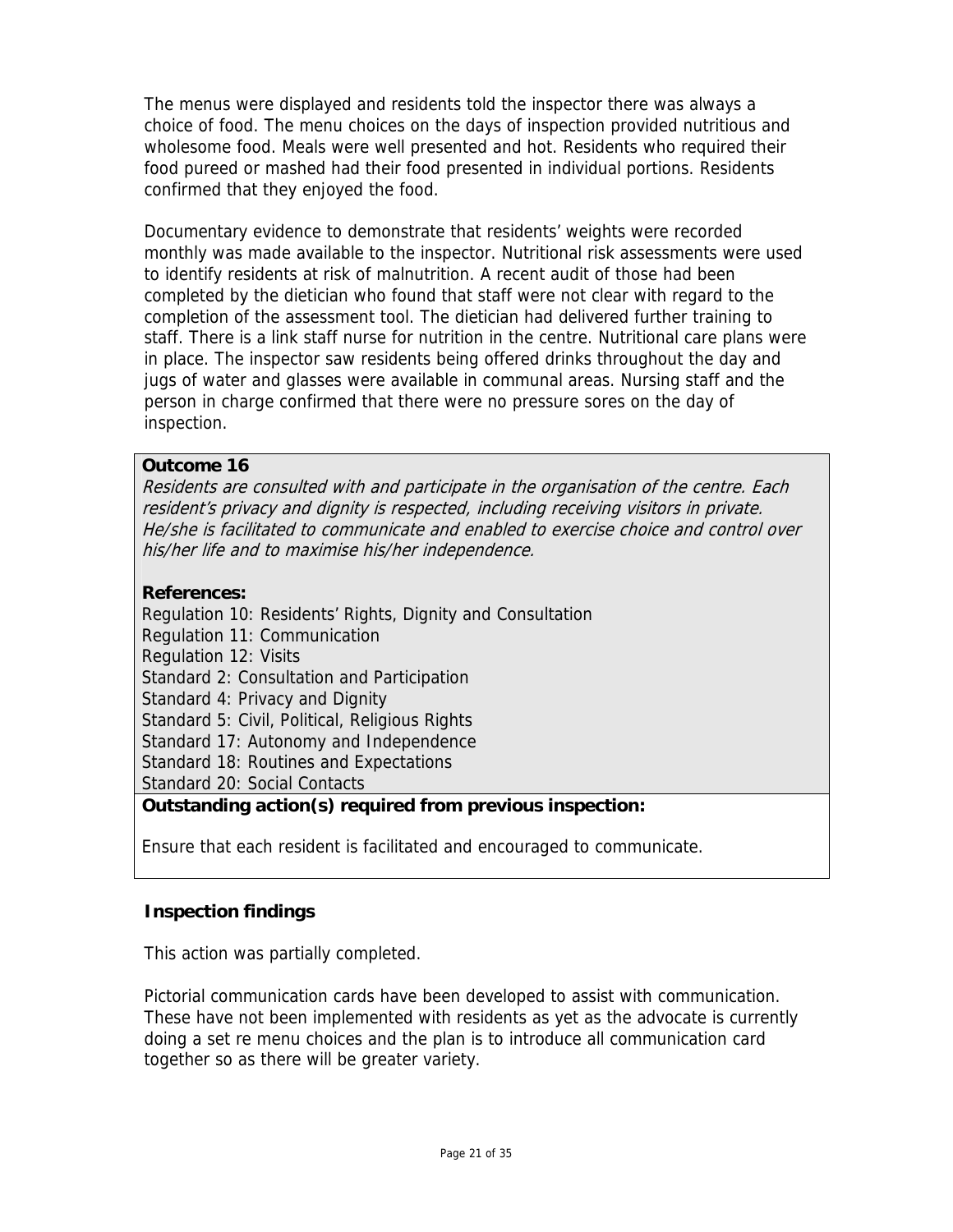Residents' meetings are held every four to six weeks. The quality monitoring data report which is completed by the person in charge three monthly is available to residents at their meetings.

The inspector reviewed minutes of these meetings. The meetings were chaired by the independent advocate for the centre, between five and seven residents had attended the last two meetings. Issues discussed included outings, activities and exercise.

#### **Outcome 17**

Adequate space is provided for residents' personal possessions. Residents can appropriately use and store their own clothes. There are arrangements in place for regular laundering of linen and clothing, and the safe return of clothes to residents.

#### **References:**

Regulation 7: Residents' Personal Property and Possessions Regulation 13: Clothing Standard 4: Privacy and Dignity Standard 17: Autonomy and Independence **Outstanding action(s) required from previous inspection:**

Maintain an up to date record of each resident's personal property that is signed by the resident.

#### **Inspection findings**

The action required from the previous inspection was satisfactorily implemented.

A triplicate property record book was in place. This detailed the property of the resident on admission and the record that was kept in the book was updated on regular occasions. The person in charge informed the inspector that a notebook and a sign is available in each residents wardrobe for staff to record any new items of property, the sign is to alert the relatives to inform staff if they bring in any additional property. Staff have been reminded of their responsibilities in this matter by the person in charge at staff meetings and have been requested to observe and document any new items brought in to residents.

## **Theme: Workforce**

The workforce providing a health and social care and support service consists of all the people who work in, for, or with the service provider and they are all integral to the delivery of a high quality, person-centred and safe service. Service providers must be able to assure the public, service users and their workforce that everyone working in the service is contributing to a high quality safe service.

#### **Outcome 18**

There are appropriate staff numbers and skill mix to meet the assessed needs of residents, and to the size and layout of the designated centre. Staff have up-to-date mandatory training and access to education and training to meet the needs of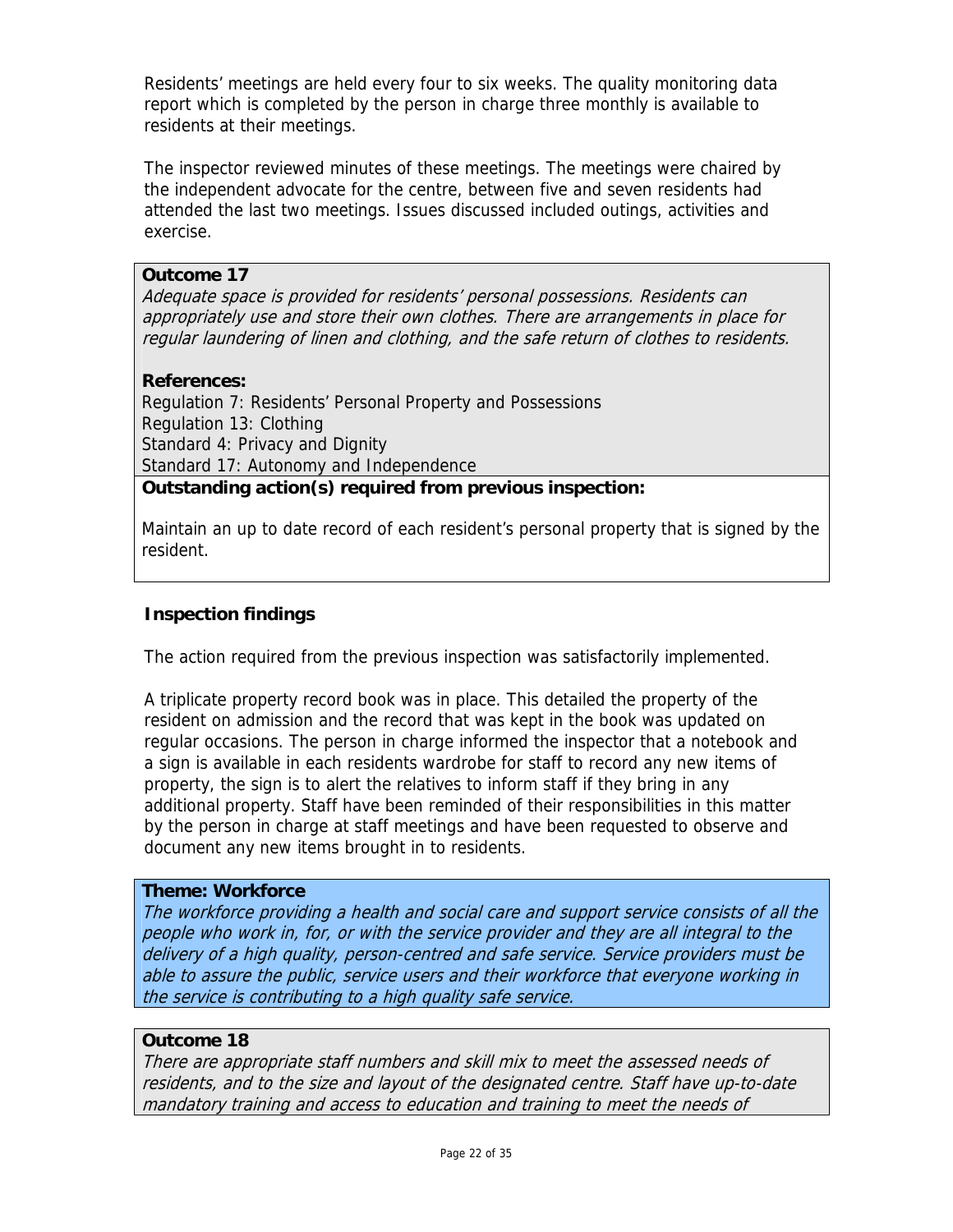residents. All staff and volunteers are supervised on an appropriate basis, and recruited, selected and vetted in accordance with best recruitment practice.

## **References:**

Regulation 16: Staffing Regulation 17: Training and Staff Development Regulation 18: Recruitment Regulation 34: Volunteers Standard 22: Recruitment Standard 23: Staffing Levels and Qualifications Standard 24: Training and Supervision **Outstanding action(s) required from previous inspection:**

The action(s) required from the previous inspection were satisfactorily implemented.

Ensure that at all times the numbers of staff and skill mix of staff are appropriate to the assessed needs of the residents and the size and layout of the designated centre.

Provider to esure that they are satisfied that procedures are in place to safely evacuate the residents at all times taking into consideration the residents specific needs and dependency levels.

Provider to complete a comprehensive assessment of staffing levels over the 24 hours using recognised assessment tools and contemporary evidence-based practice, to ensure the needs of the residents are met and the safety of the residents is not compromised.

## **Inspection findings**

The inspector reviewed staffing rosters and discussed the staffing levels with the person in charge. She said she used the assessed dependency level of residents, resident numbers and her clinical judgment to inform her decisions on adequate staffing levels.

A registered nurse was on duty at all times. A staff handover occurred at 08:00 hrs, 16:00 hrs and 20:30 hrs .

Emergency evacuation plans were in place to assist staff with swift evacuation if required. The centre has been upgraded with regard to fire safety and new fire doors were in place.

Documentation was available to support that the residents' dependency levels are reviewed weekly or sooner if required. The person in charge was clear that she linked the staffing levels with the dependency levels. The person in charge had completed an assessment of staffing levels using various staffing assessment tools. There were two staff nurses on duty until 23:30 hrs. Post 23:30 hrs there was one staff nurse and one carer until 08:00 hrs. Where there were unplanned absences, part-time staff had been organised to work extra shifts which ensured that residents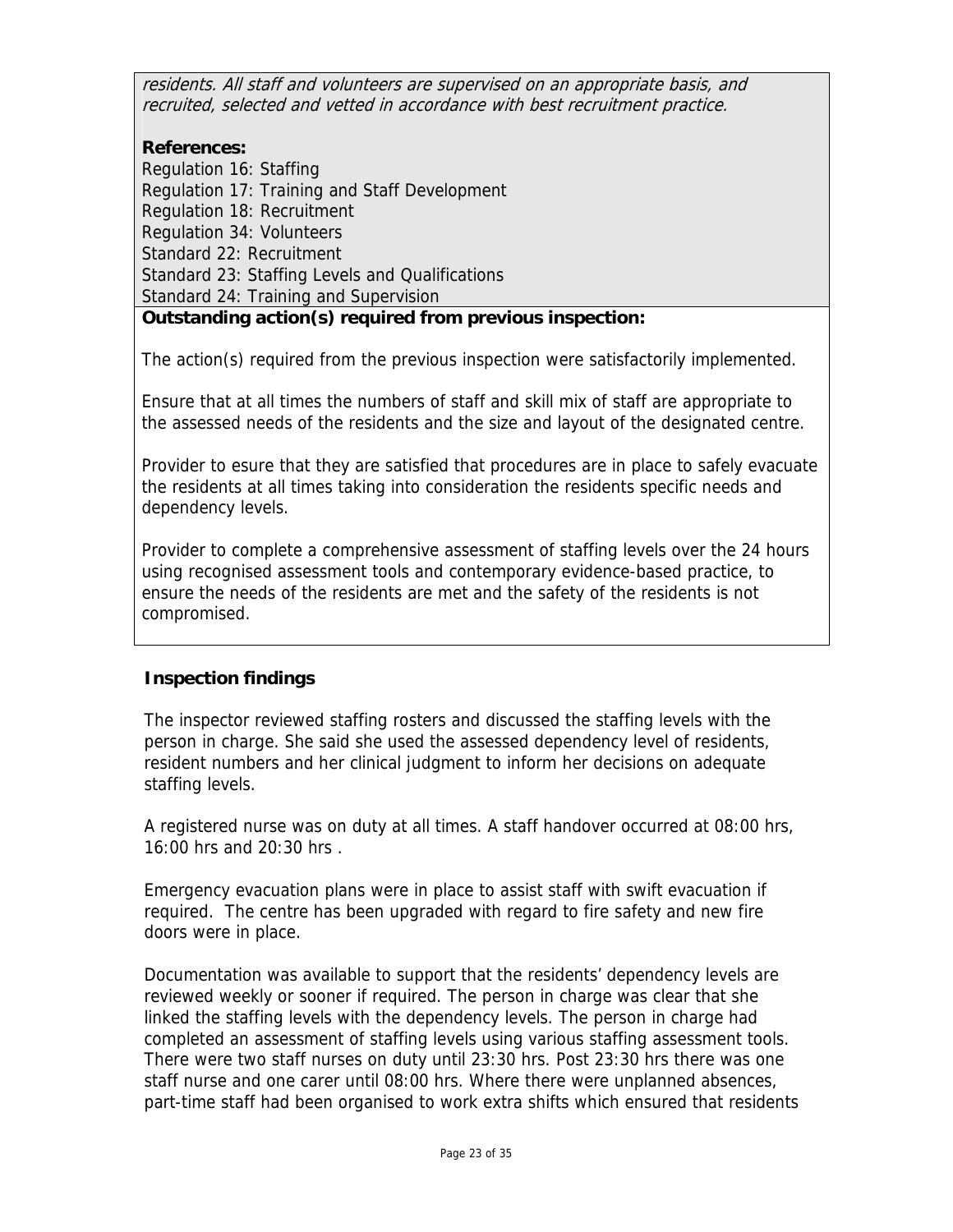were familiar with staff and staff were knowledgeable of residents' needs. There was an actual and planned roster available, where a nurse had retired a permanent agency nurse was in place. The bed complement had been reduced from 39 to 32. The day care house has also been reduced. The person in charge confirmed that if a resident's needs dictated a requirement for extra staff would be sanctioned to ensure the safety of all residents.

The inspector found that residents' privacy and dignity was respected by staff. The inspector observed staff knocking on the doors of occupied rooms and waiting for permission to enter. The inspector observed good interactions between staff and residents who chatted with each other in a relaxed manner. Staff spoken with were knowledgeable of residents' individual needs.

The post of clinical nurse manager is vacant at this centre, however a clinical support manager is available who works with l the person's in charge of the HSE designated centres in Co. Mayo. This is a required additional support to enable, support and advise the person in charge to ensue the delivery of safe quality care with positive outcomes to residents.

All nursing staff had the required up-to-date registration with An Bord Altranais for 2012.

The inspector reviewed the training records and found that staff had completed training:

- medication management
- **infection control**
- elder abuse
- **nutrition, hydration and dysphagia**
- **dementia and behaviour that challenges**
- **care planning**
- **food hygiene**

F

delegation and clinical supervision.

Mandatory traing in safe moving and handling and adult protection was up to date, however as detailed in outcome 7 fire safety traing was not up-to-date for all staff.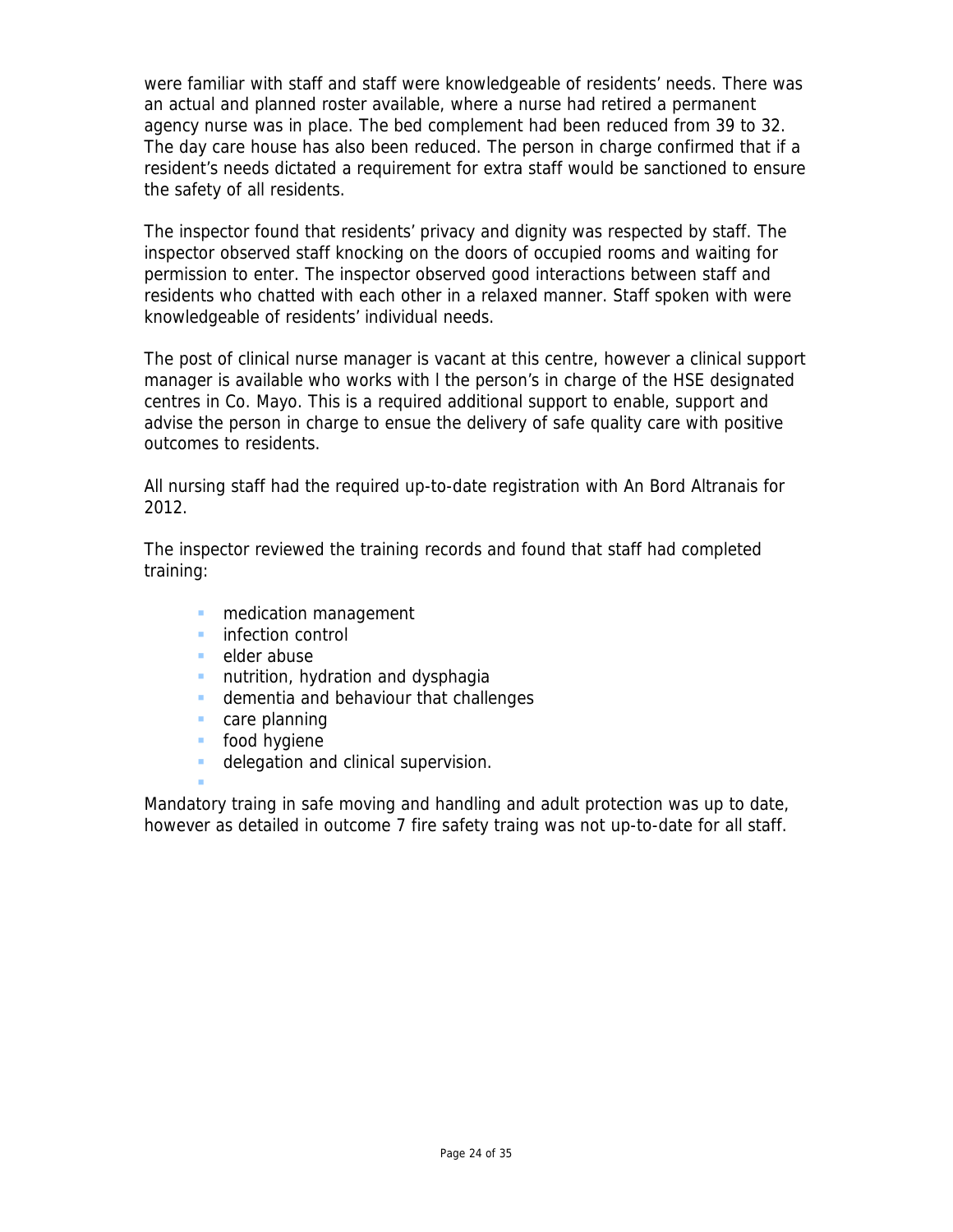#### **Closing the visit**

At the close of the inspection visit a feedback meeting was held with the person in charge to report on the inspectors' findings, which highlighted both good practice and where improvements were needed.

#### **Acknowledgements**

The inspectors wish to acknowledge the cooperation and assistance of the residents, relatives, provider and staff during the inspection.

## **Report compiled by:**

Mary McCann

Inspector of Social Services Social Services Inspectorate Health Information and Quality Authority

16 October 2012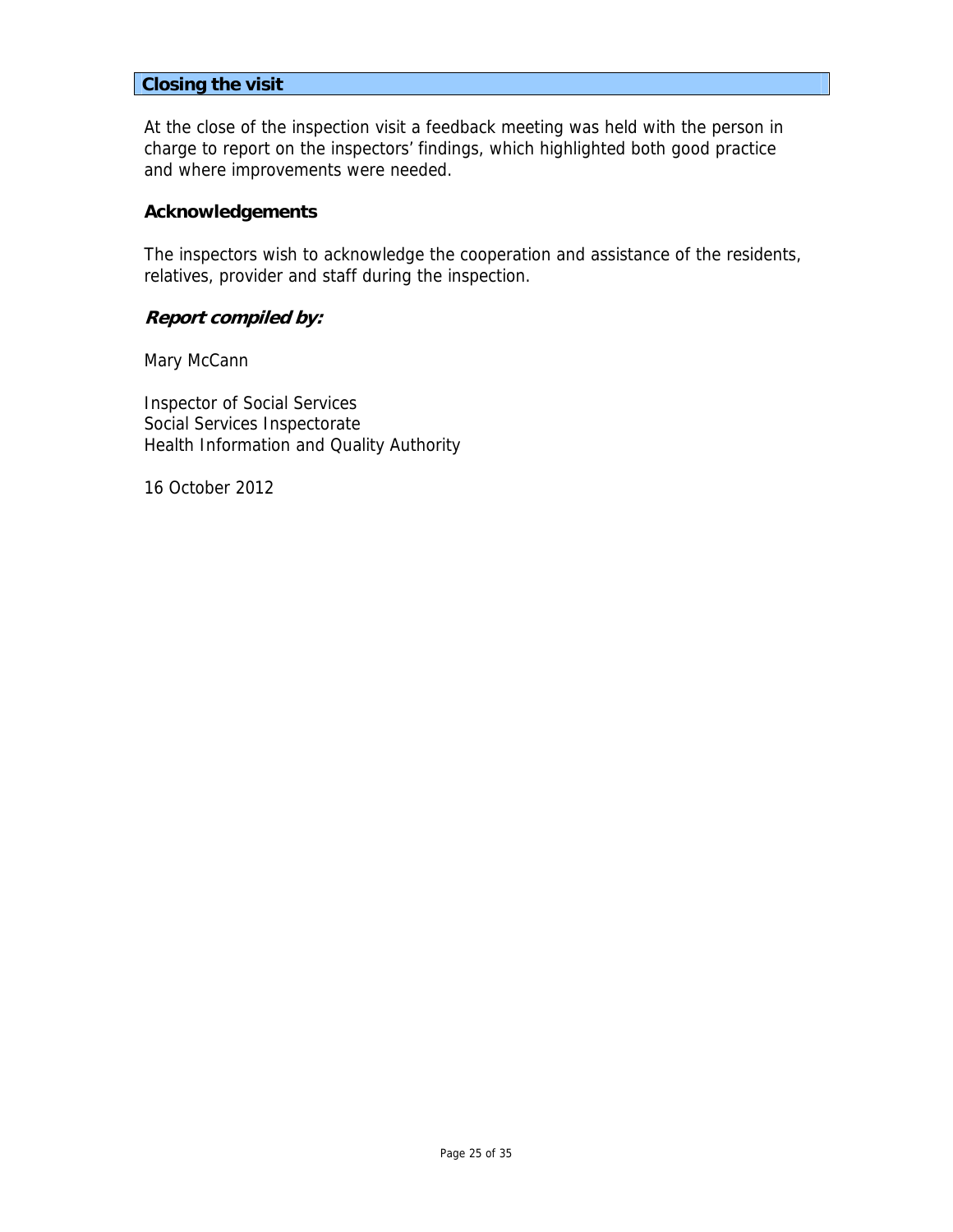# **Health Information and Quality Authority Social Services Inspectorate**



agus Cáilíocht Sláinte

# **Action Plan**

# **Provider's response to inspection report** <sup>∗</sup>

| <b>Centre Name:</b> | D'alton Community Nursing Unit |
|---------------------|--------------------------------|
|                     |                                |
| <b>Centre ID:</b>   | 0643                           |
|                     |                                |
| Date of inspection: | 2 and 3 October 2012           |
|                     |                                |
| Date of response:   | 31 October 2012                |
|                     |                                |

## **Requirements**

These requirements set out the actions that must be taken to meet the requirements of the Health Act 2007, the Health Act 2007 (Care and Welfare of Residents in Designated Centres for Older People) Regulations 2009 (as amended) and the National Quality Standards for Residential Care Settings for Older People in Ireland.

**Theme: Governance, Leadership and Management** 

## **Outcome 1: Statement of purpose and quality management**

**1.The provider is failing to comply with a regulatory requirement in the following respect:**

While the Statement of Purpose had been updated in June 2012 and described the service that was to be provided and the manner in which it was to be provided it requires review to include date of registration, room measurements and to include arrangements for the supervision of therapeutic activities.

## **Action required:**

 $\overline{\phantom{a}}$ 

Compile a Statement of purpose that consists of all matters listed in Schedule 1 of the Health Act 2007 (Care and Welfare of Residents in Designated Centres for Older People) Regulations 2009 (as amended).

<sup>∗</sup> The Authority reserves the right to edit responses received for reasons including: clarity; completeness; and, compliance with legal norms.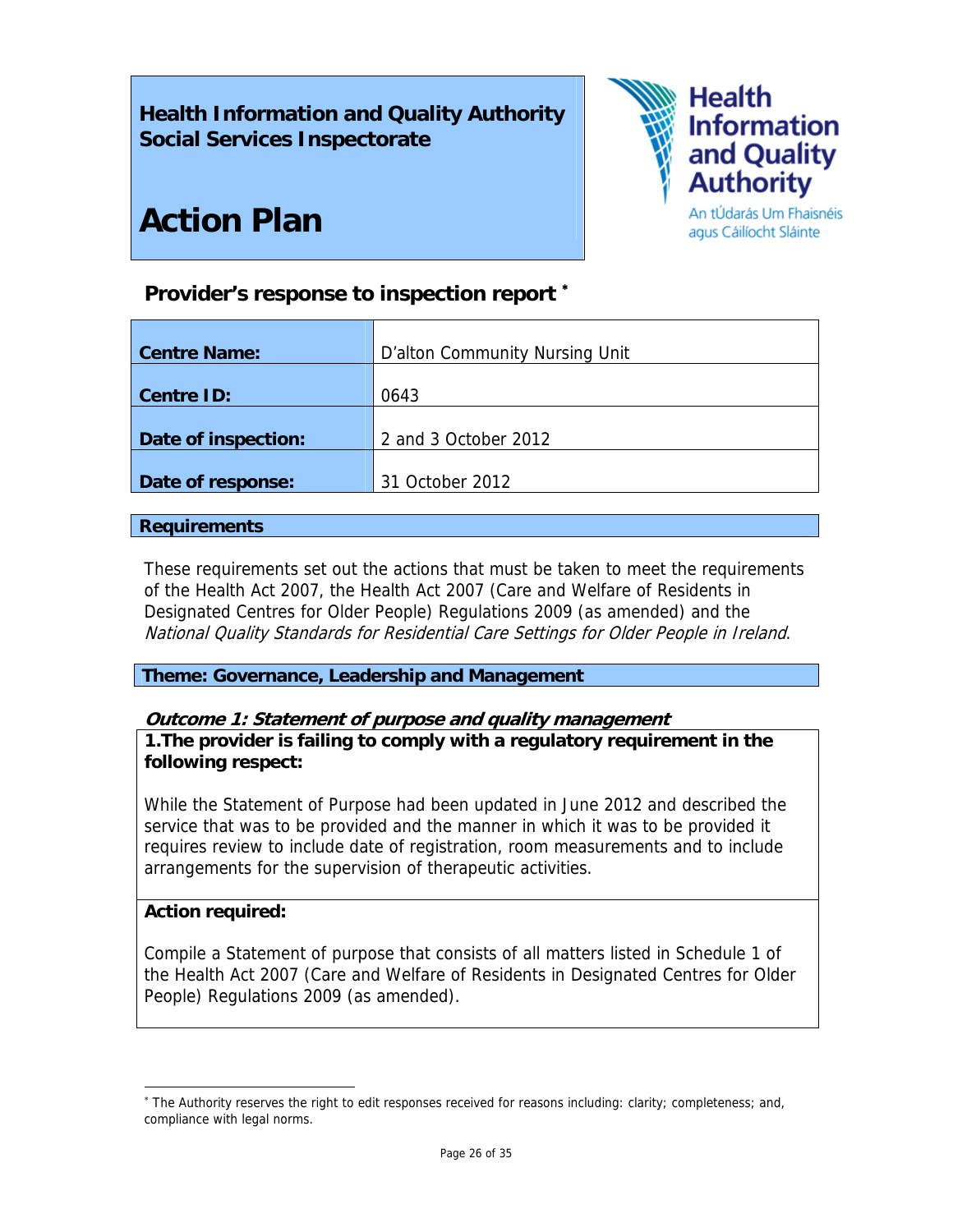| <b>Reference:</b><br>Health Act, 2007<br>Regulation 5: Statement of Purpose<br>Standard 28: Purpose and Function                                                                                                                                                                                                                                                                                                                                                                                                           |                     |
|----------------------------------------------------------------------------------------------------------------------------------------------------------------------------------------------------------------------------------------------------------------------------------------------------------------------------------------------------------------------------------------------------------------------------------------------------------------------------------------------------------------------------|---------------------|
| Please state the actions you have taken or are planning<br>to take with timescales:                                                                                                                                                                                                                                                                                                                                                                                                                                        | Timescale:          |
| Provider's response:<br>Statement of purpose has been updated to October 2012. Date<br>of registration has been included in new document. Previously,<br>residents attending licensed aromatherapist are on a referral<br>basis, with documentary evidence from GP of his/her approval<br>that resident suitable for this therapy. Clarification of this referral<br>system has now been included within the updated statement of<br>purpose October 2012.<br>Estates have been re-contacted to provide room measurements. | 30 November<br>2012 |

## **Outcome 4: Records and documentation to be kept at a designated centre 2.The person in charge is failing to comply with a regulatory requirement in the following respect:**

The directory of residents did not contain the address of the GP.

Four staff files were reviewed by the inspector and all of them had a self declaration in relation to certification of physical and mental fitness. This is not adequate evidence of medical fitness to work in the centre as none had been certified by a medical practitioner.

## **Action required:**

Ensure that the directory of residents includes the information specified in Schedule 3 paragraph (3) of the Health Act 2007 (Care and Welfare of Residents in Designated Centres for Older People) Regulations 2009 as amended.

## **Action required:**

Put in place recruitment procedures to ensure that no staff members are employed in the designated centre unless they are physically and mentally fit for the purposes of the work which they are to perform.

## **Reference:**

 Health Act, 2007 Regulation 23: Directory of Residents Standard 32: Register and Residents' Records Regulation 24: Staffing Records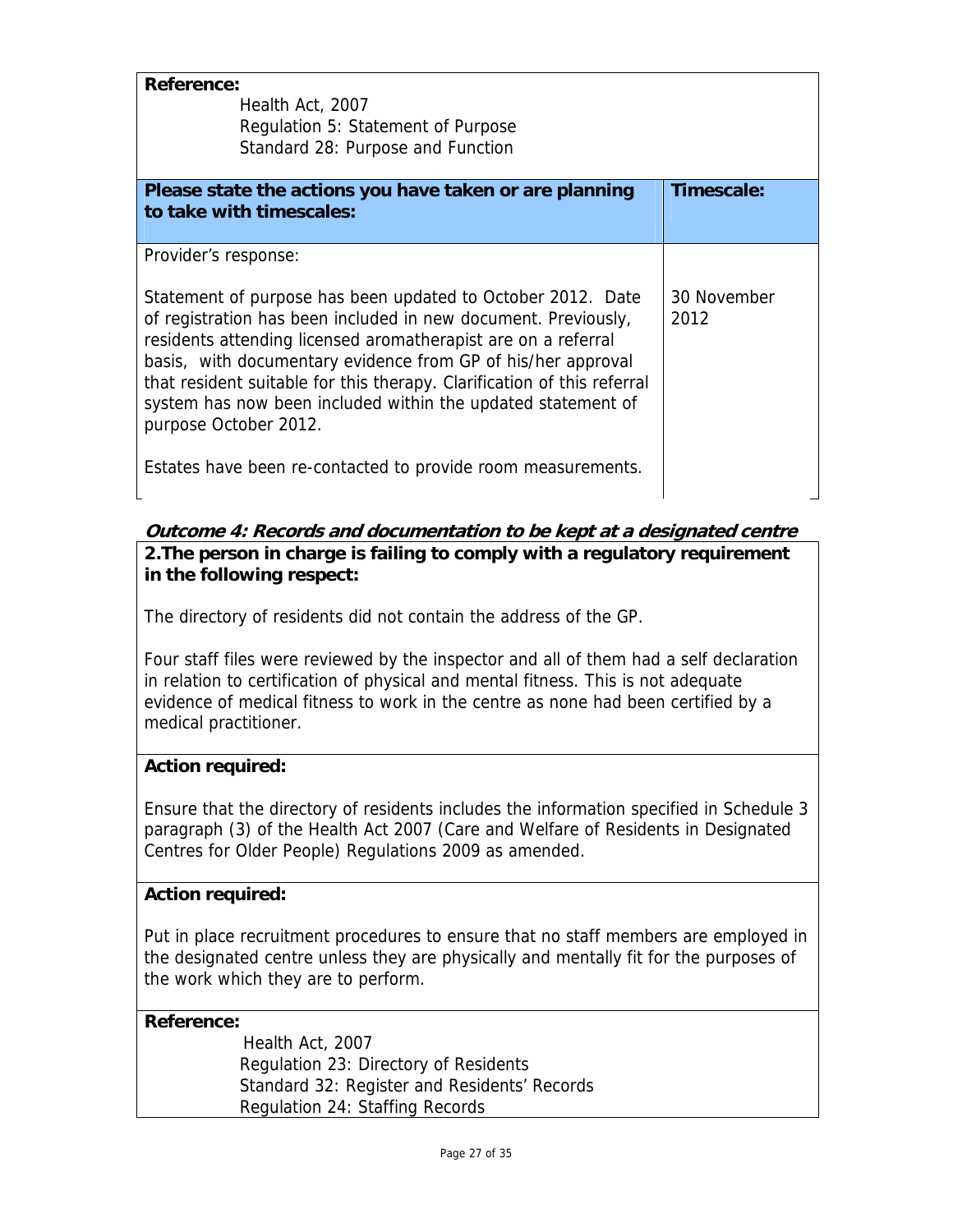| Standard 22: Recruitment<br>Standard 23: Staffing Levels and Qualifications                                                                                                                       |                     |  |
|---------------------------------------------------------------------------------------------------------------------------------------------------------------------------------------------------|---------------------|--|
| Please state the actions you have taken or are planning                                                                                                                                           | Timescale:          |  |
| to take with timescales:                                                                                                                                                                          |                     |  |
| Provider's response:                                                                                                                                                                              |                     |  |
| Directory of residents now includes dr's name and address.                                                                                                                                        | completed           |  |
| HSE permanent staff would have been medically screened as to<br>mental and physical fitness for the post to which appointed.<br>Currently these records are held by HR, director of nursing is in | 30 November<br>2012 |  |
| consultation with HR on this issue. Temporary staff have been<br>advised of the necessity of providing evidence from own GP as to<br>mental and physical fitness.                                 | 15 November<br>2012 |  |

## **Theme: Safe care and support**

## **Outcome 7: Health and safety and risk management**

**3.The provider is failing to comply with a regulatory requirement in the following respect:**

The inspector viewed the fire training records and found that not all staff had received up-to-date mandatory fire safety training and this was confirmed by staff. All staff spoken to knew what to do in the event of a fire. However, fire drills were not carried out regularly to ensure the theoretical aspect of the training was put into practice.

## **Action required:**

Provide suitable training for staff in fire prevention.

Ensure, by means of fire drills and fire practices at suitable intervals, that the staff and, as far as is reasonably practicable, residents, are aware of the procedure to be followed in the case of fire, including the procedure for saving life.

| Reference:<br>Health Act, 2007<br>Regulation 32: Fire Precautions and Records<br>Standard 26: Health and Safety |              |
|-----------------------------------------------------------------------------------------------------------------|--------------|
| Please state the actions you have taken or are planning<br>to take with timescales:                             | Timescale:   |
| Provider's response:                                                                                            |              |
| Fire officer will attend to give further training to staff.                                                     | January 2013 |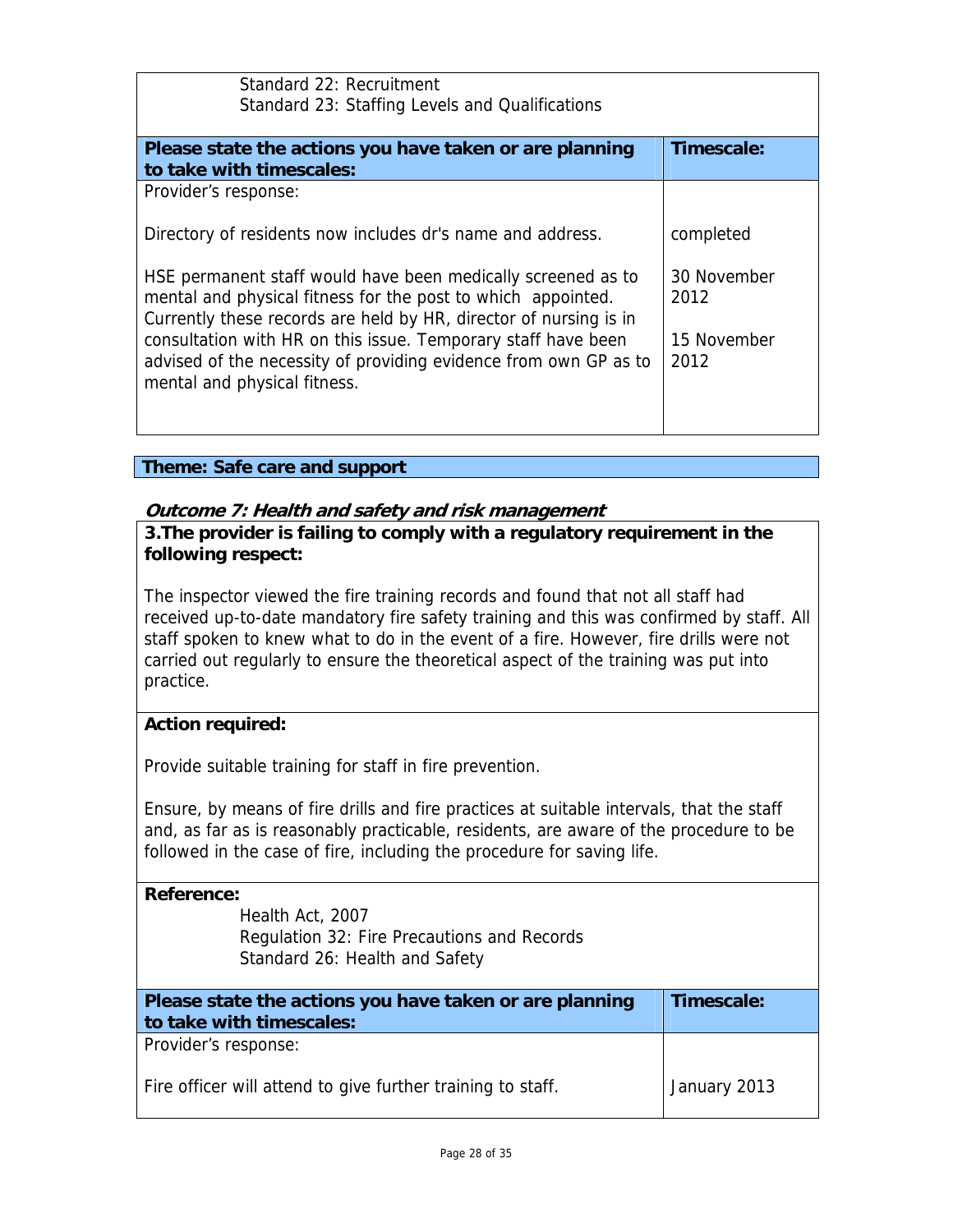| More regular fire drills will be implemented. Residents will also | November 2012 |
|-------------------------------------------------------------------|---------------|
| be included in instructions given, as to fire precautions and     |               |
| procedures to be taken in the event of fire.                      |               |
|                                                                   |               |

## **Outcome 8: Medication management**

**4.The provider is failing to comply with a regulatory requirement in the following respect:**

The prescriptions reviewed did not include maximum doses for PRN (as required) medication.

## **Action required:**

Put in place suitable arrangements and appropriate procedures and written policies in accordance with current regulations, guidelines and legislation for the handling and disposal of unused or out of date medicines and ensure staff are familiar with such procedures and policies.

## **Reference:**

Health Act, 2007 Regulation 33: Ordering, Prescribing, Storing and Administration of Medicines

Standard 14: Medication Management

| Please state the actions you have taken or are planning<br>to take with timescales:                                                                                                                      | Timescale:  |
|----------------------------------------------------------------------------------------------------------------------------------------------------------------------------------------------------------|-------------|
| Provider's response:                                                                                                                                                                                     |             |
| Policy addressess that the maximum doses of PRN medication in<br>each 24 hr period must be documented. GP and pharmacy have<br>been contacted and will include this requirement on all future<br>charts. | Immediately |
| Nursing staff have been advised to re-read and re-sign<br>medication management policies.                                                                                                                |             |
| Disposal/return of unused/out of date medication has been<br>further clarified within medication management policy.                                                                                      |             |

**Theme: Effective care and support** 

## **Outcome 11: Health and social care needs**

**5.The provider is failing to comply with a regulatory requirement in the following respect:**

While assessment of the requirement for pain relief was taking place there was no process in place for monitoring of the effectiveness of the analgesia administered.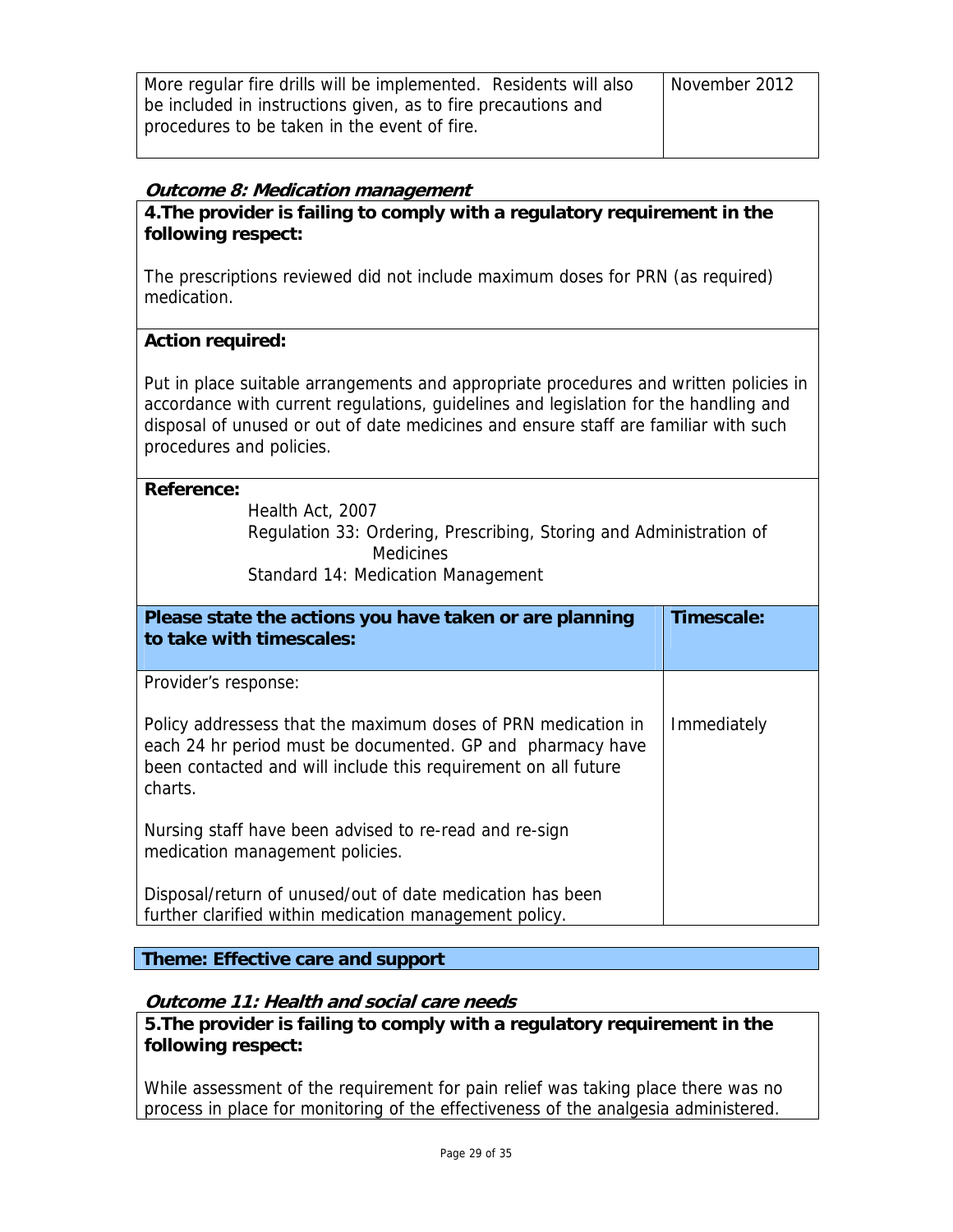Where falls were un-witnessed there was no evidence available to demonstrate that the resident was assessed for possible head injury.

## **Action required:**

Provide a high standard of evidence-based nursing practice with regard to pain management and immediate care and assessment post falls.

| Reference:<br>Health Act, 2007<br>Regulation 6: General Welfare and Protection<br>Standard 13: Healthcare<br>Standard 18: Routines and Expectations                                                                                                                                                                                                           |             |
|---------------------------------------------------------------------------------------------------------------------------------------------------------------------------------------------------------------------------------------------------------------------------------------------------------------------------------------------------------------|-------------|
| Please state the actions you have taken or are planning<br>to take with timescales:                                                                                                                                                                                                                                                                           | Timescale:  |
| Provider's response:                                                                                                                                                                                                                                                                                                                                          |             |
| Nursing staff would have been informally observing effect of<br>analgesia. However, this will now be formalized by recording the<br>effectiveness of analgesia on an analgesia evaluation chart.                                                                                                                                                              | Immediately |
| Glasgow Coma Scale already being implemented. Nurses would<br>use this scale and clinical judgement wherever a resident<br>sustaines a head injury or is found in a falls position which would<br>indicate that the person may have sustained a head injury.<br>However, all unwitnessed falls in future will now have the<br>Glasgow Coma Scale implemented. | Immediately |

## **6.The person in charge is failing to comply with a regulatory requirement in the following respect:**

The inspector reviewed a sample of residents' care plans. There was poor evidence of review of the care plans at three monthly intervals or with regard to changing circumstances. The inspector noted that the assessments didn't inform the care plans. For example, where a resident was assessed and seen by the dietician and recommendations made this was not reflected in the care plan.

There was poor evidence of involvement of the residents or their representatives in the development and review of the care plan.

## **Action required:**

Keep each resident's care plan under formal review as required by the resident's changing needs or circumstances as and no less frequent than at 3-monthly intervals.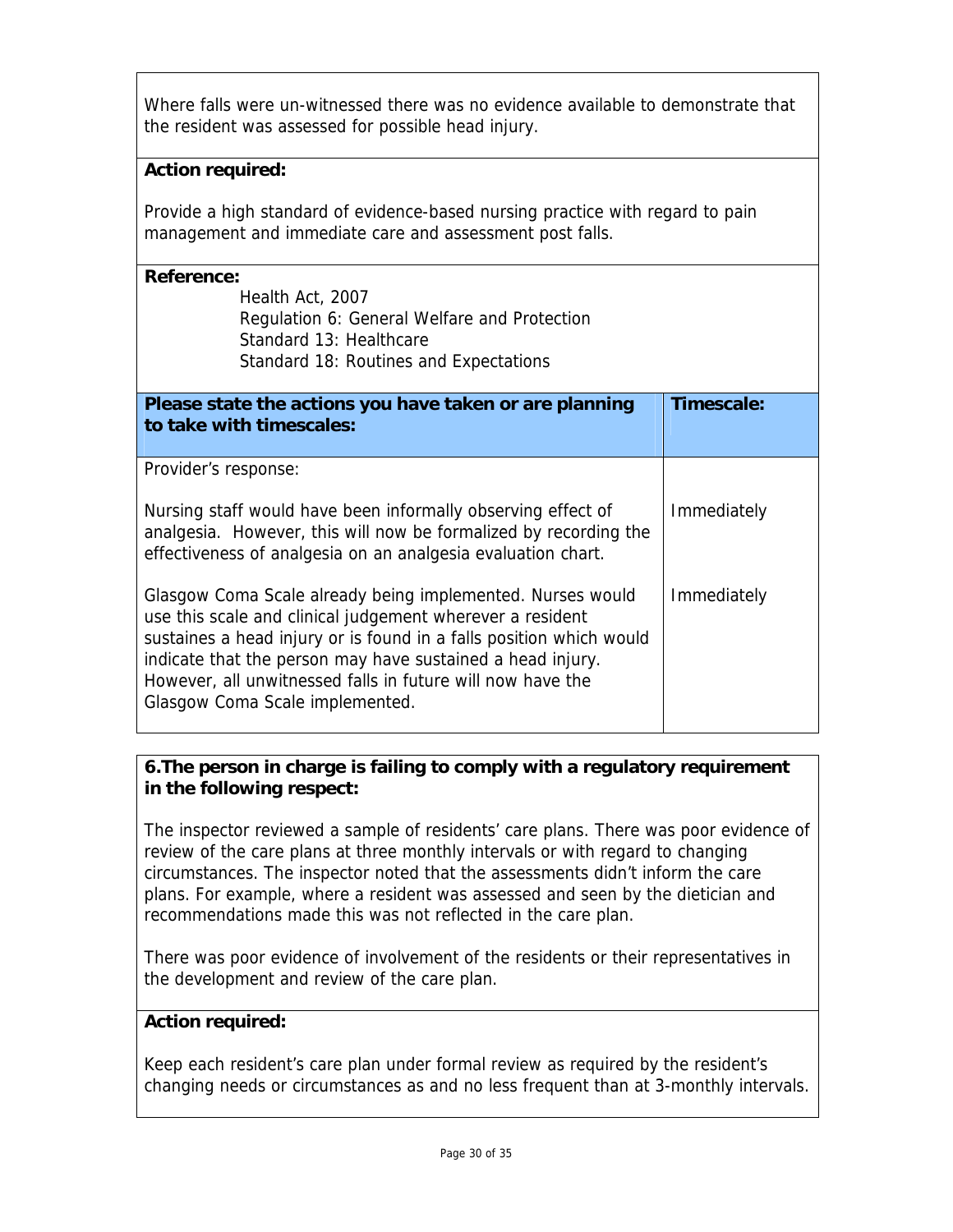## **Action required:**

Revise each resident's care plan, after consultation with him/her.

#### **Action required:**

Notify each resident of any review of his/her care plan.

#### **Reference:**

| Health Act, 2007                       |
|----------------------------------------|
| Regulation 8: Assessment and Care Plan |
| Standard 11: The Resident's Care Plan  |

| Please state the actions you have taken or are planning<br>to take with timescales:                                                                                                                                                                                                                                                                                                                                                                                                                                                                                                     | Timescale:      |
|-----------------------------------------------------------------------------------------------------------------------------------------------------------------------------------------------------------------------------------------------------------------------------------------------------------------------------------------------------------------------------------------------------------------------------------------------------------------------------------------------------------------------------------------------------------------------------------------|-----------------|
| Provider's response:                                                                                                                                                                                                                                                                                                                                                                                                                                                                                                                                                                    |                 |
| In the past few months a considerable amount of training and<br>documentation was undertaken in order to progress the<br>residents' care plans. Nursing Staff are now in a position to once<br>again review this process. Some auditing of the plans has taken<br>place and allocation of time for auditing purposes has been<br>discussed further with the General Manager. Assessments and<br>Plans are being currently reviewed in order to achieve better<br>linkage and updating of information. Review of residents' care<br>plans will occur in consultation with each resident. | 31 January 2013 |

## **7.The provider is failing to comply with a regulatory requirement in the following respect:**

Access to some peripatetic services was limited. The inspector noted that while all residents who spend long periods of time in bed or in a chair had a physiotherapy rehabilitation programme this was not reviewed since February 2012.

## **Action required:**

Facilitate each resident's access to physiotherapy, chiropody, occupational therapy, or any other services as required by each resident.

#### **Reference:**

Health Act, 2007 Regulation 9: Health Care Standard 13: Healthcare Standard 15: Medication Monitoring and Review Standard 17: Autonomy and Independence

**Please state the actions you have taken or are planning to take with timescales: Timescale:**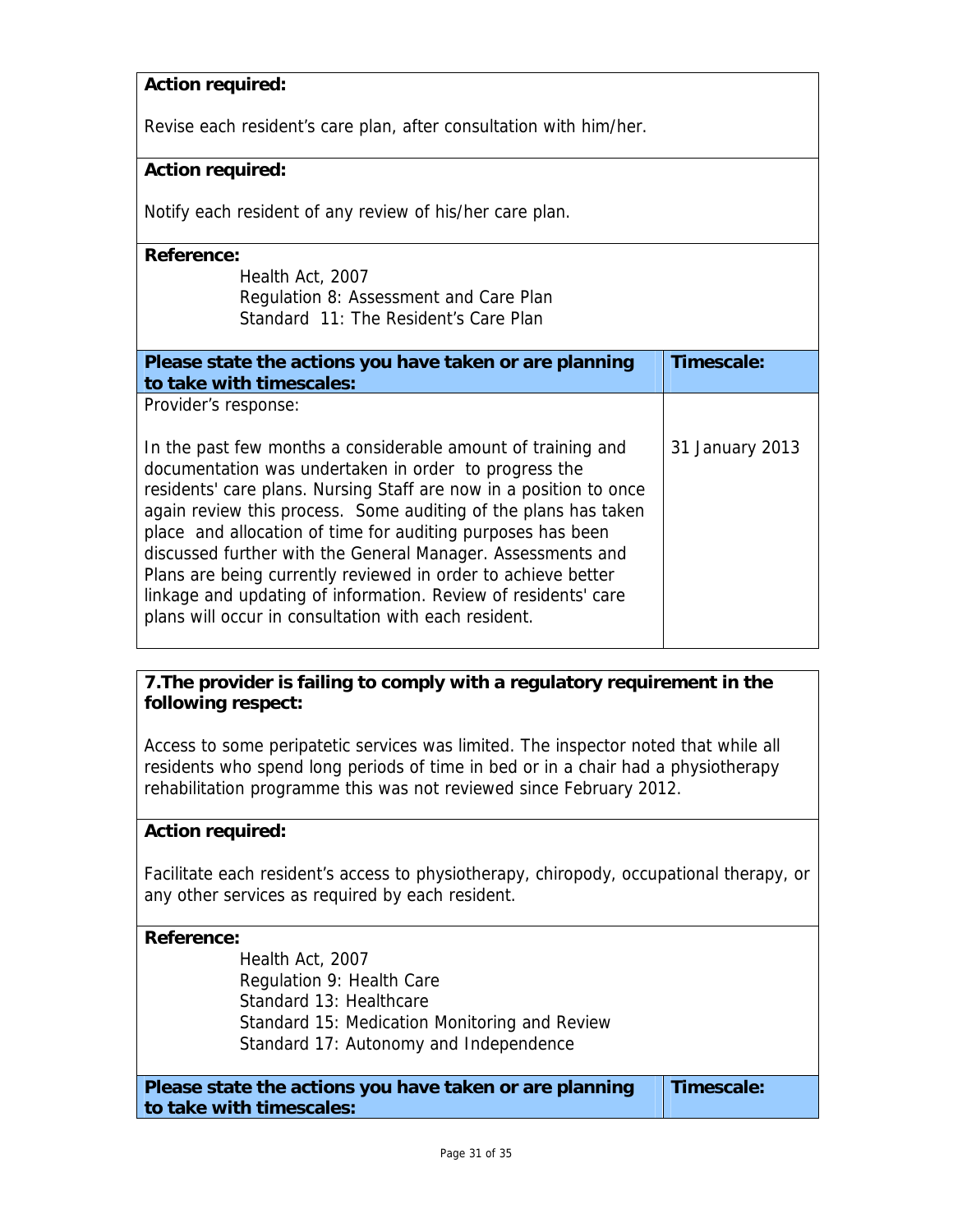Provider's response:

Chiropodist visits every six weeks. Occupational therapist visited on 5 October 2012, referrals for OT have been made. Dietician visits every four to six weeks. Residents attend external SALT appointments when required,(last appointment 15 October 2012) or may be assessed if admitted to hospital. Physiotherapist attends as required (last visits August/September 2012) Request has been made to have Physiotherapist attend in order to update rehabilitation plans. 26 November 2012

## **Outcome 12: Safe and suitable premises**

**8.The provider is failing to comply with a regulatory requirement in the following respect:**

The extractor fan has not been installed in the laundry or the sluice area.

#### **Action required:**

Provide ventilation, heating and lighting suitable for residents in all parts of the designated centre which are used by residents.

#### **Reference:**

Health Act, 2007 Regulation 19: Premises Standard 25: Physical Environment

| Please state the actions you have taken or are planning<br>to take with timescales:                                                 | Timescale:    |
|-------------------------------------------------------------------------------------------------------------------------------------|---------------|
| Provider's response:                                                                                                                |               |
| This is part of the overall architectural plans for the unit and will<br>be addressed as part of the structural changes to be made. | February 2013 |

**9.The provider is failing to comply with a regulatory requirement in the following respect:**

The installation of resting platforms on the ramps into the garden has not been addressed. This has been brought to the attention of maintenance that have attended the centre and agreed to install same but no timeframe has been agreed.

## **Action required:**

Ensure the physical design and layout of the premises meets the needs of each resident, having regard to the number and needs of the residents.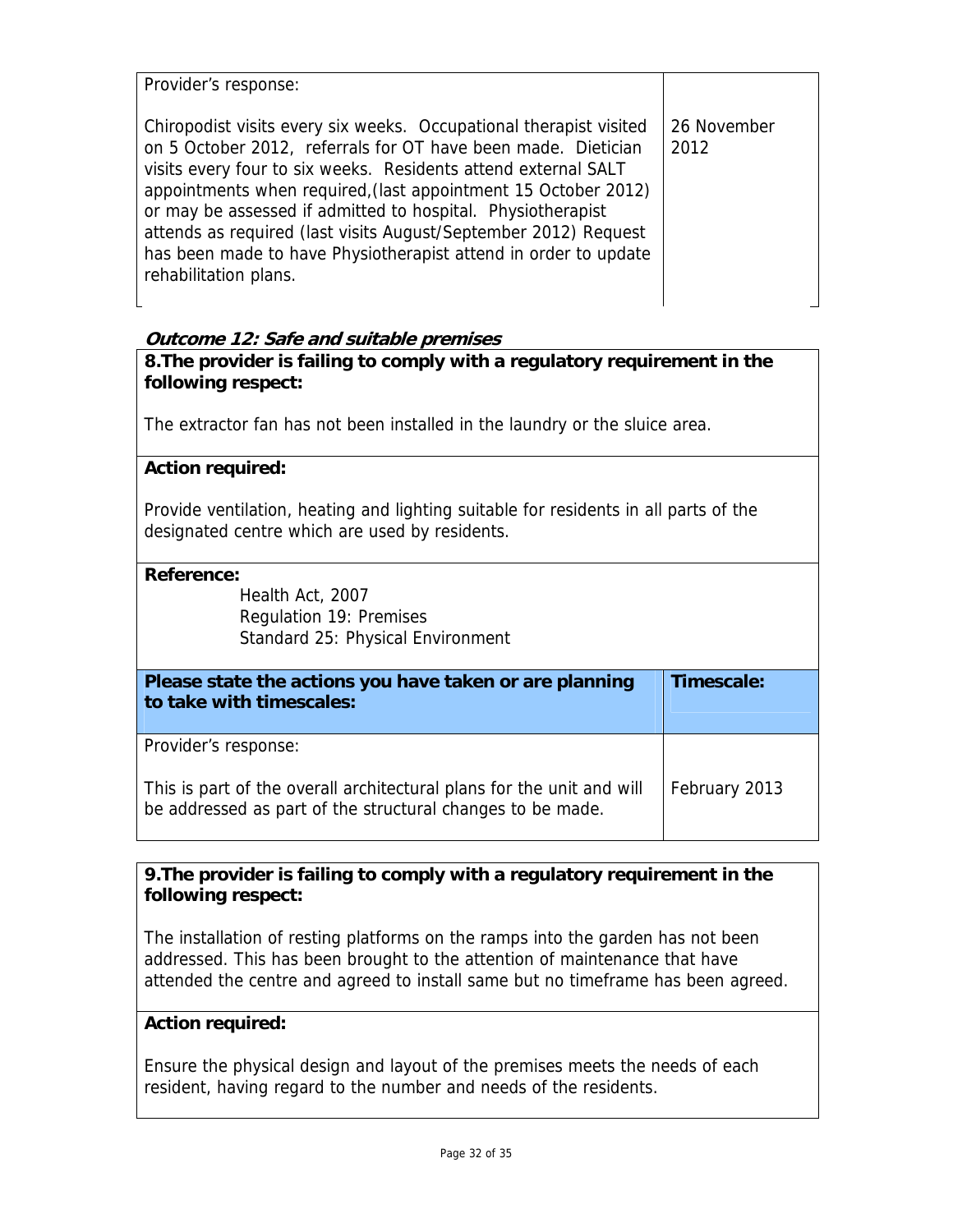| Reference:<br>Health Act, 2007<br>Regulation 19: Premises<br>Standard 25: Physical Environment                                             |               |
|--------------------------------------------------------------------------------------------------------------------------------------------|---------------|
| Please state the actions you have taken or are planning<br>to take with timescales:                                                        | Timescale:    |
| Provider's response:<br>Resting Platforms have been viewed by Estates and will form part<br>of the construction work planned for the unit. | February 2013 |

## **Theme: Person-centred care and support**

## **Outcome 13: Complaints procedures**

**10.The person in charge is failing to comply with a regulatory requirement in the following respect:**

Pictorial communication cards have been developed to assist with communication. These have not been implemented with residents as yet as the advocate is currently doing a set re menu choices and the plan is to introduce all communication card together so as there will be greater variety.

## **Action required:**

Put in place practices that facilitate and encourage each resident to communicate.

#### **Reference:**

Health Act, 2007 Regulation 11: Communication Standard 17: Autonomy and Independence

| Please state the actions you have taken or are planning<br>to take with timescales:                                               | Timescale:          |
|-----------------------------------------------------------------------------------------------------------------------------------|---------------------|
| Provider's response:                                                                                                              |                     |
| Final preparations are taking place on the communication cards<br>These will then be implemented and made available to residents. | 30 November<br>2012 |

## **Outcome 14: End of life care**

**11.The person in charge is failing to comply with a regulatory requirement in the following respect:**

The person in charge confirmed that while they would know the residents' wishes and would have spoken with the family with regard to same, however, the inspector found that they did not document end-of-life care wishes.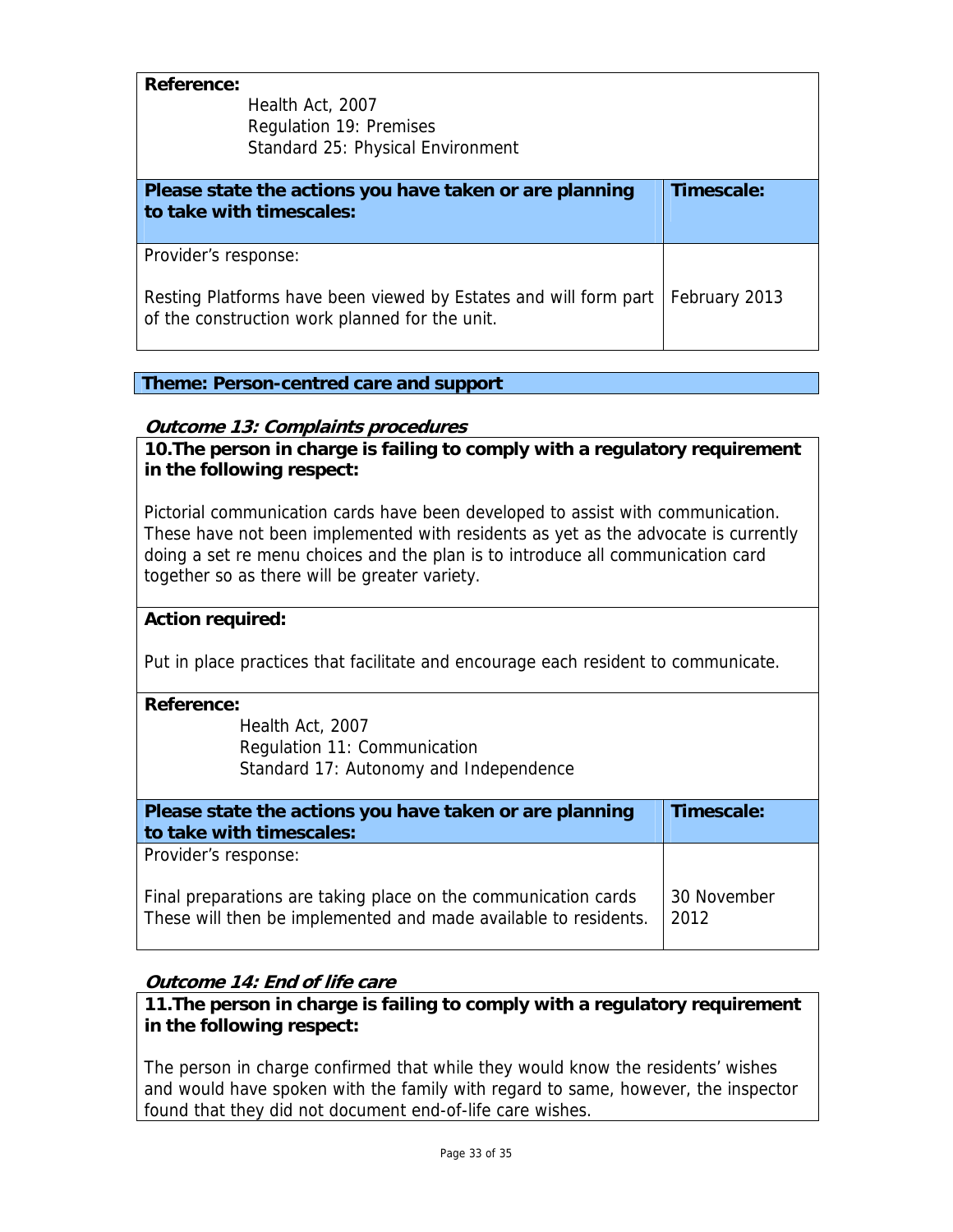## **Action required:**

Identify and facilitate each resident's choice as to the place of death, including the option of a single room or returning home.

## **Action required:**

In the event of the sudden death of a resident, facilitate his/her religious and cultural practices, insofar as is reasonably practicable.

| <b>Reference:</b><br>Health Act, 2007<br>Regulation 14: End of Life Care<br>Standard 16: End of Life Care                                                                                                                                                                                                                                                                                                                                                                                                                                                                                                                                                                                                                                                                                                                                                                                                                                                                                                                                                                                                                                                                                               |                     |
|---------------------------------------------------------------------------------------------------------------------------------------------------------------------------------------------------------------------------------------------------------------------------------------------------------------------------------------------------------------------------------------------------------------------------------------------------------------------------------------------------------------------------------------------------------------------------------------------------------------------------------------------------------------------------------------------------------------------------------------------------------------------------------------------------------------------------------------------------------------------------------------------------------------------------------------------------------------------------------------------------------------------------------------------------------------------------------------------------------------------------------------------------------------------------------------------------------|---------------------|
| Please state the actions you have taken or are planning<br>to take with timescales:                                                                                                                                                                                                                                                                                                                                                                                                                                                                                                                                                                                                                                                                                                                                                                                                                                                                                                                                                                                                                                                                                                                     | Timescale:          |
| Provider's response:                                                                                                                                                                                                                                                                                                                                                                                                                                                                                                                                                                                                                                                                                                                                                                                                                                                                                                                                                                                                                                                                                                                                                                                    |                     |
| Nurses document all known resident's wishes for end of Life care.<br>If resident unable to make wishes known due to cognitive<br>difficulties, Nurses liaise with resident's representative. In some<br>cases these wishes may not be known by the Representative<br>either. Every effort is made to ensure that this sensitive and very<br>personal choice is known and documented, but there are some<br>circumstances where this cannot be verified, therefore in future<br>rather than leaving this area of the documentation blank,<br>Nurses will document that wherever wishes cannot be elicited,<br>that this personal information is not available from any source<br>policy on end of life care will guide practice. Also in order to<br>address specific religious and cultural practices Staff have access<br>to the HSE document Health Services Intercultural Guide:<br>Responding to the needs of diverse religious communities and<br>cultures in healthcare settings." Staff also have access to the<br>end of life care resource folder which was developed by the HSE<br>in partnership with the Irish Hospice foundation as part of the<br>'Hospice Friendly' Hospitals Programme. | 31 December<br>2012 |
|                                                                                                                                                                                                                                                                                                                                                                                                                                                                                                                                                                                                                                                                                                                                                                                                                                                                                                                                                                                                                                                                                                                                                                                                         |                     |